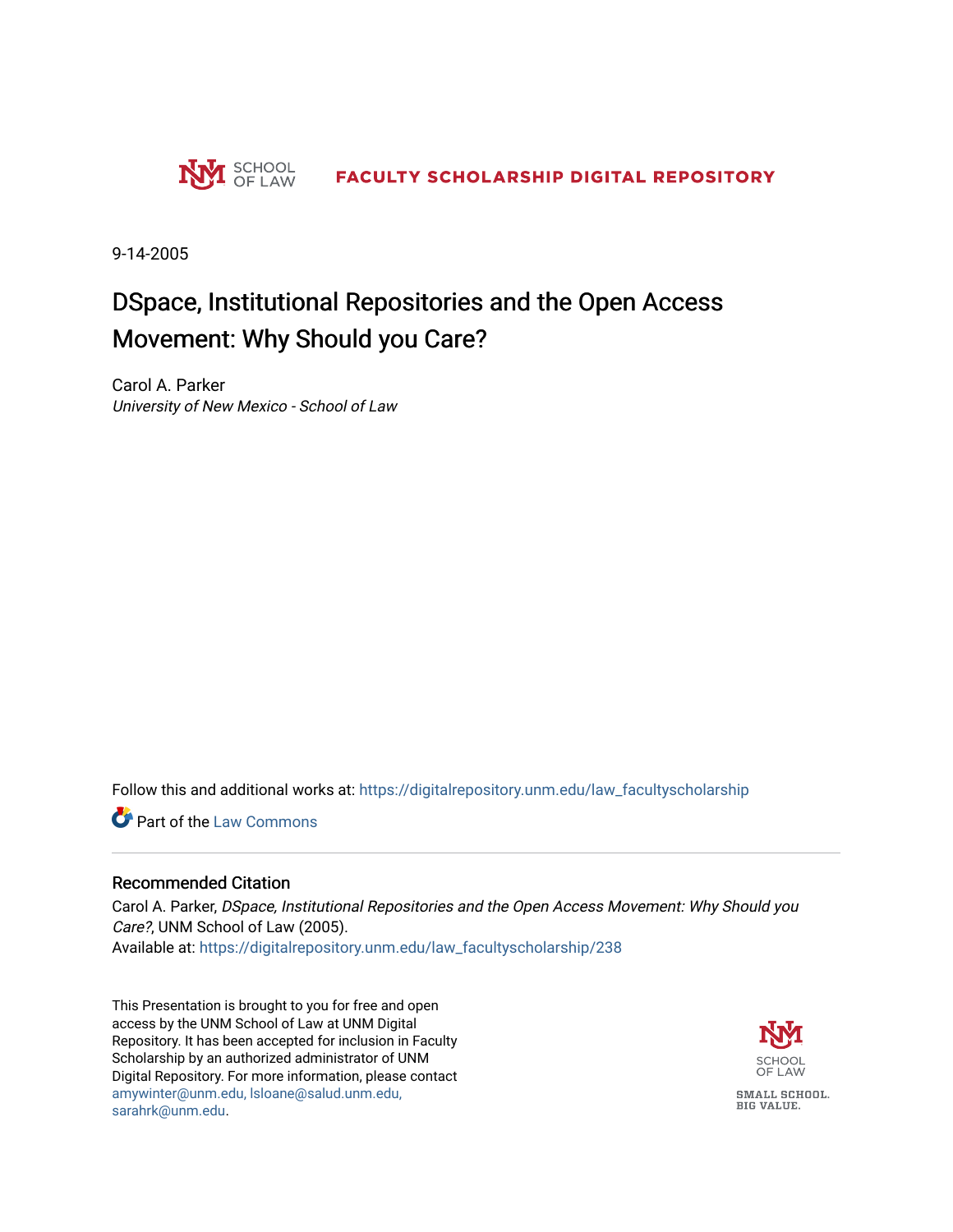# DSpace, Institutional Repositories, and the Open Access Movement

ORIGAT

Why Should You Care?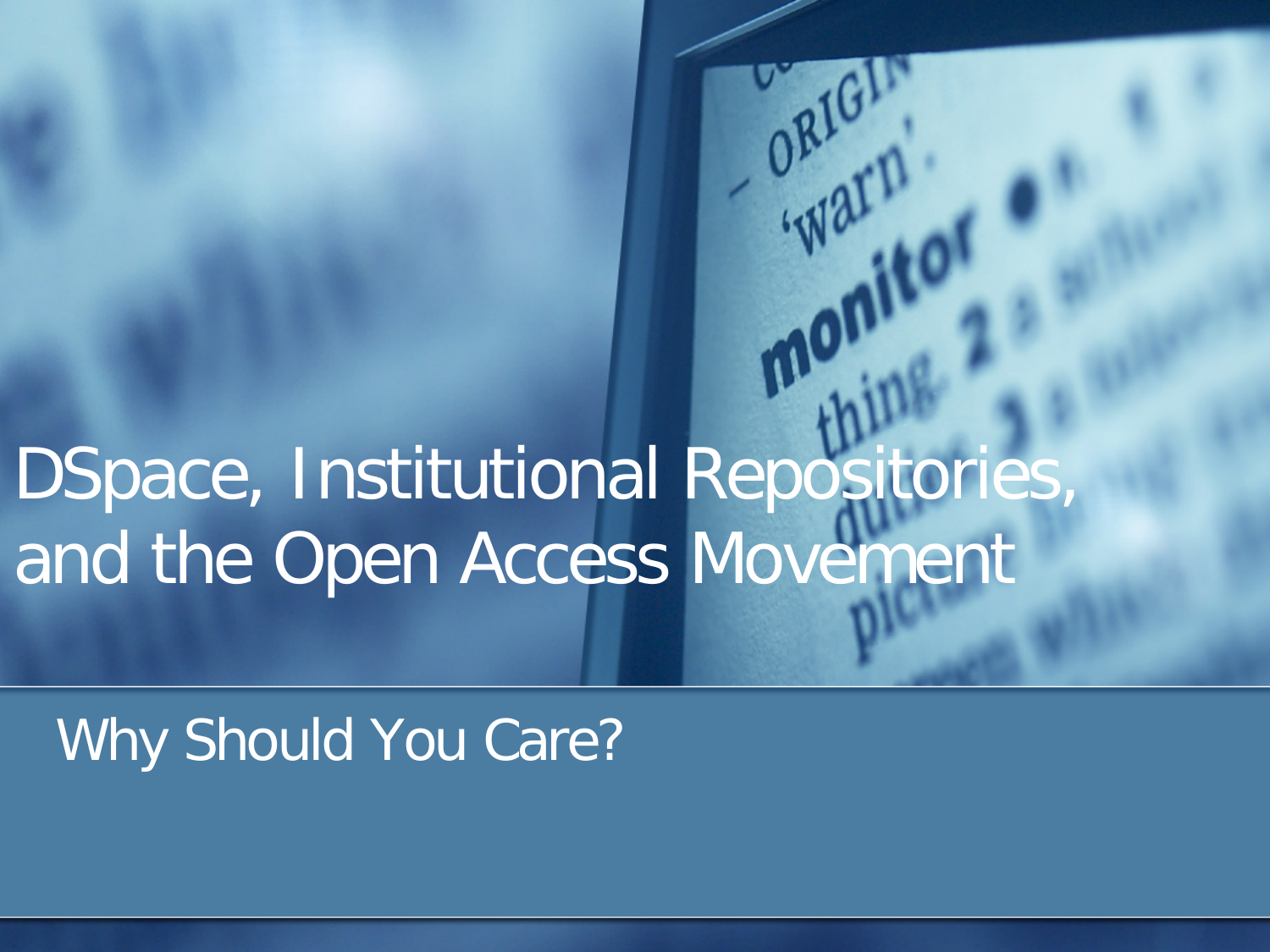### **Luther, Judy.** Tectonic Shifts in Scholarly Publishing. The Charleston Advisor, April 2005.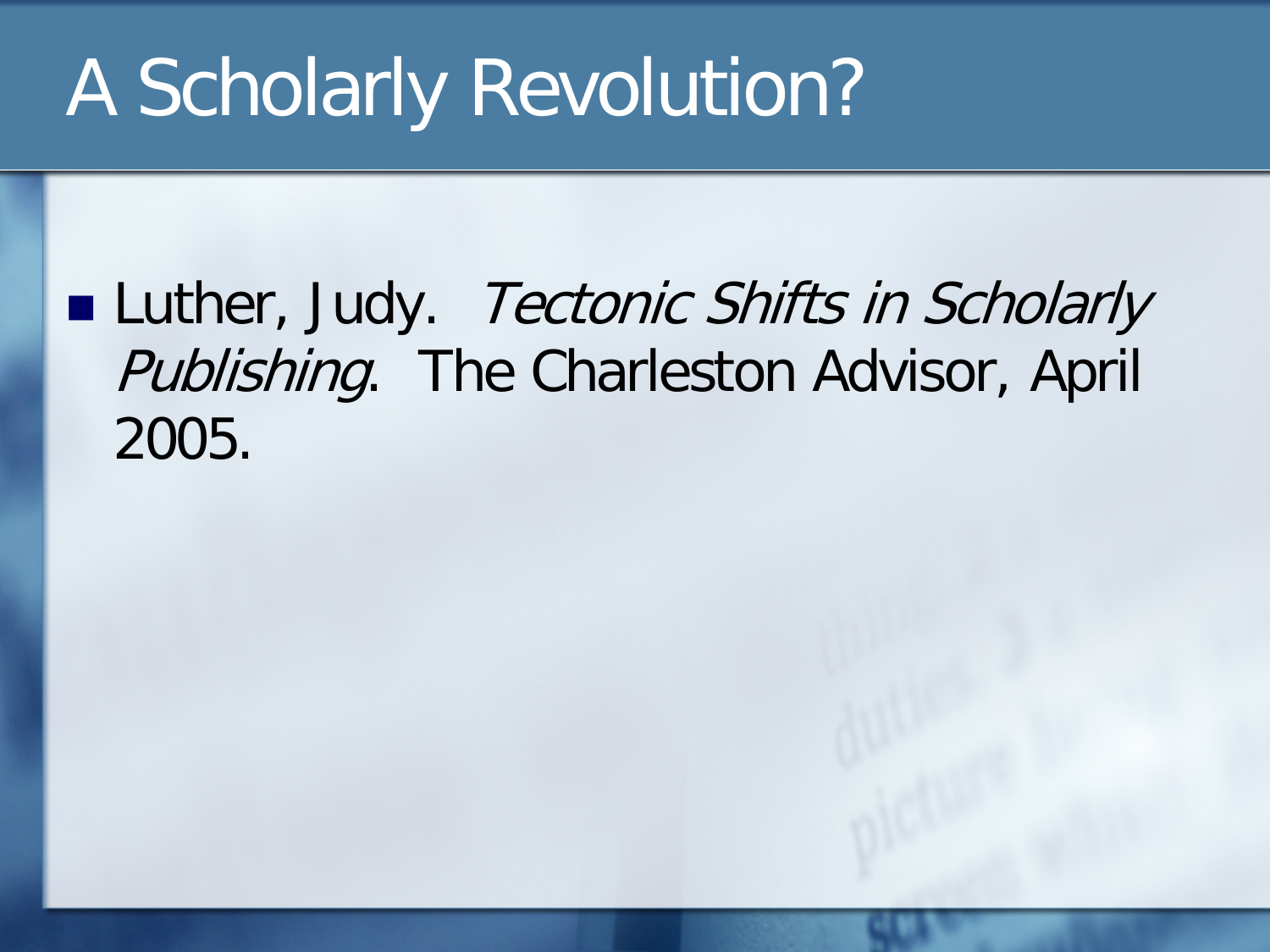### ■ Dotlinga, Randy. *Open-Access Journals* Flourish. Wired News, April 11, 2005.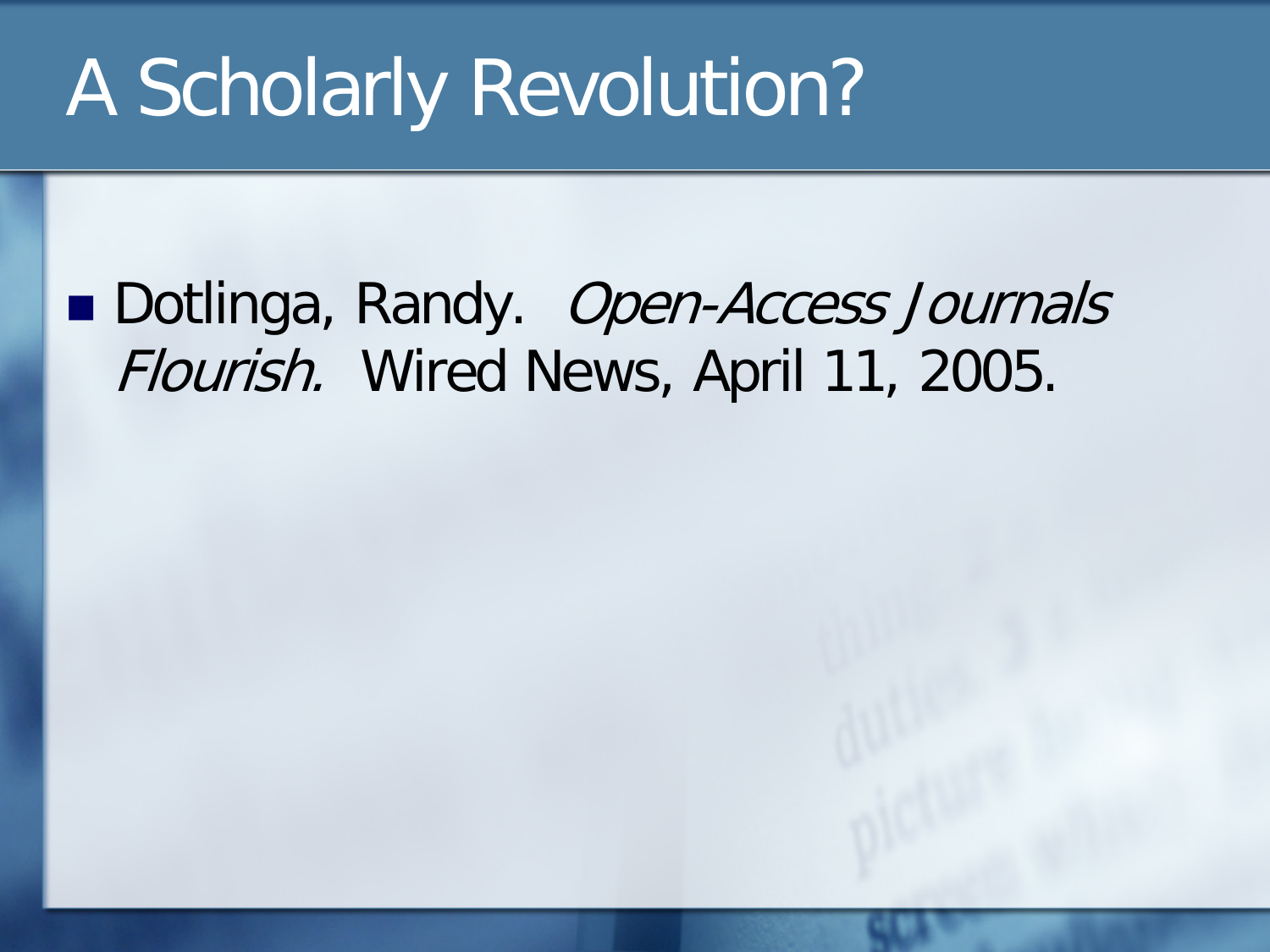Steinbrook, Robert. Public Access to NIH-Funded Research. New England Journal of Medicine, April 28, 2005.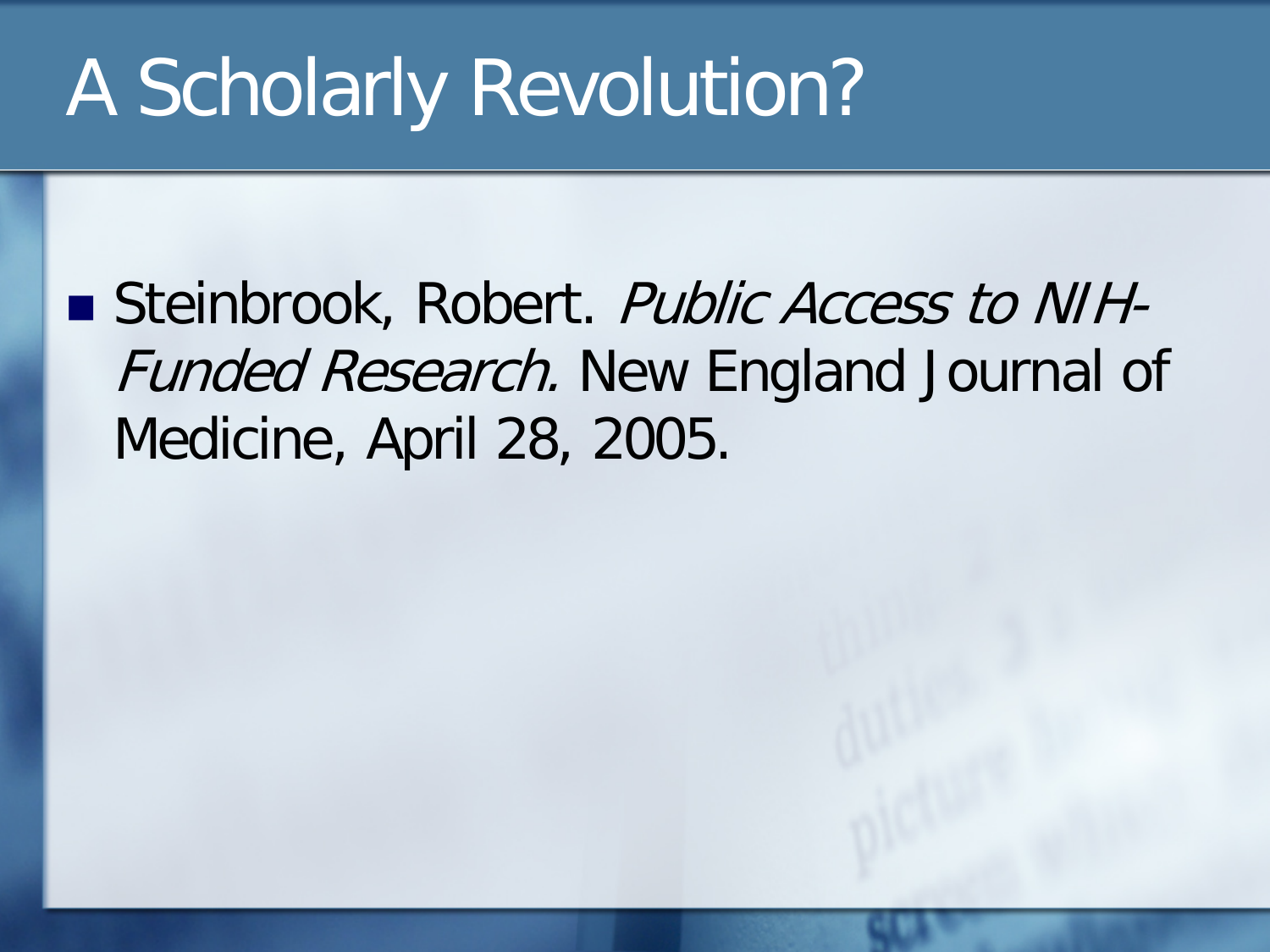■ *Oxford Journals Launches Oxford Open - A* New Open Access Initiative. Medical News Today, 05 May 2005.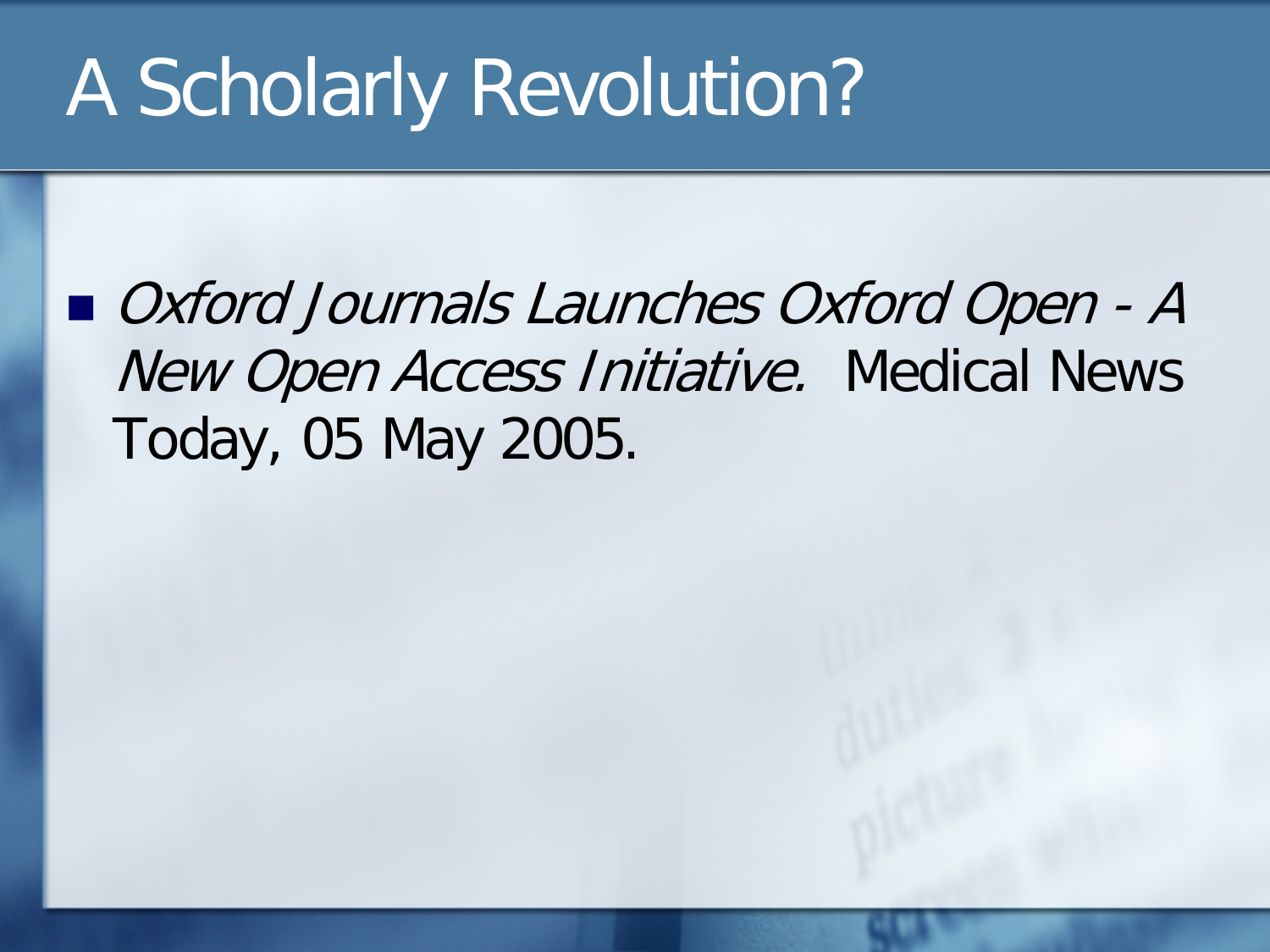■ Vogel, Gretchen and Martin Enserink. Europe Steps Into the Open With Plans for Electronic Archives. Science Magazine, 29 April 2005.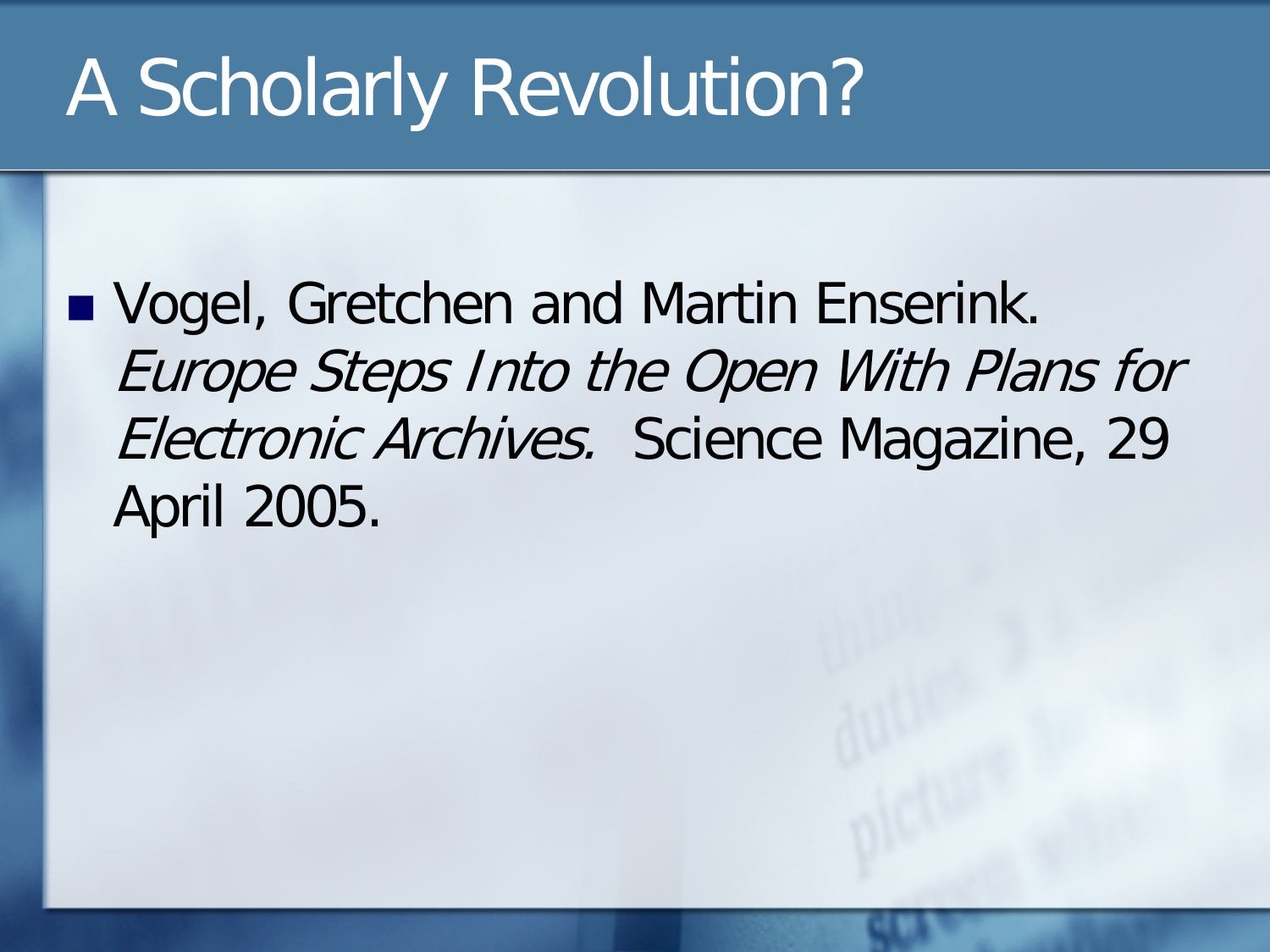■ Wray, Richard. *Britain a leader in making* research available on web. The Guardian, May 17, 2005.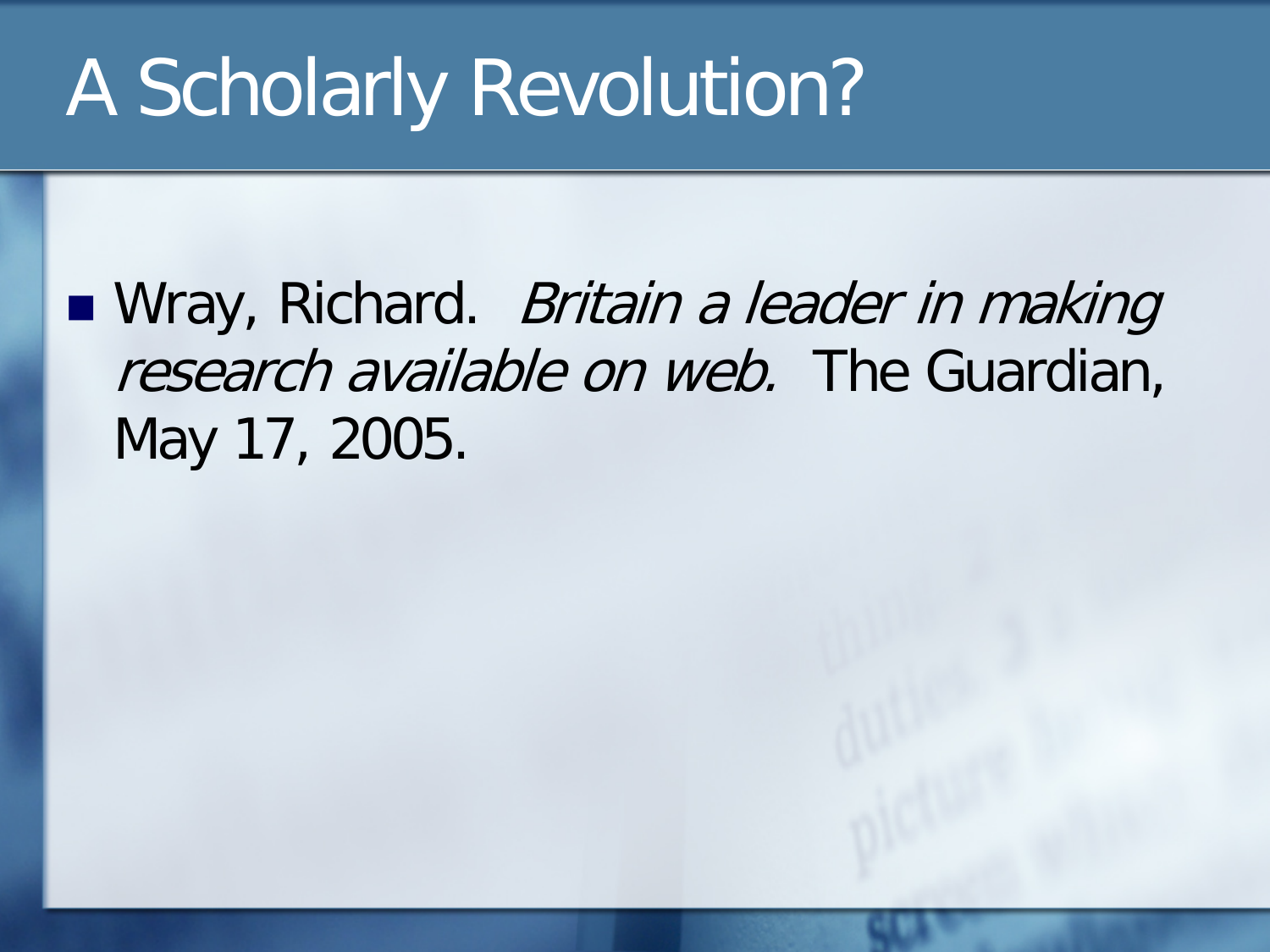■ Cockerill, Matthew. Access all articles: The momentum towards free online publication of scientific research is becoming unstoppable. Guardian Unlimited, June 2, 2005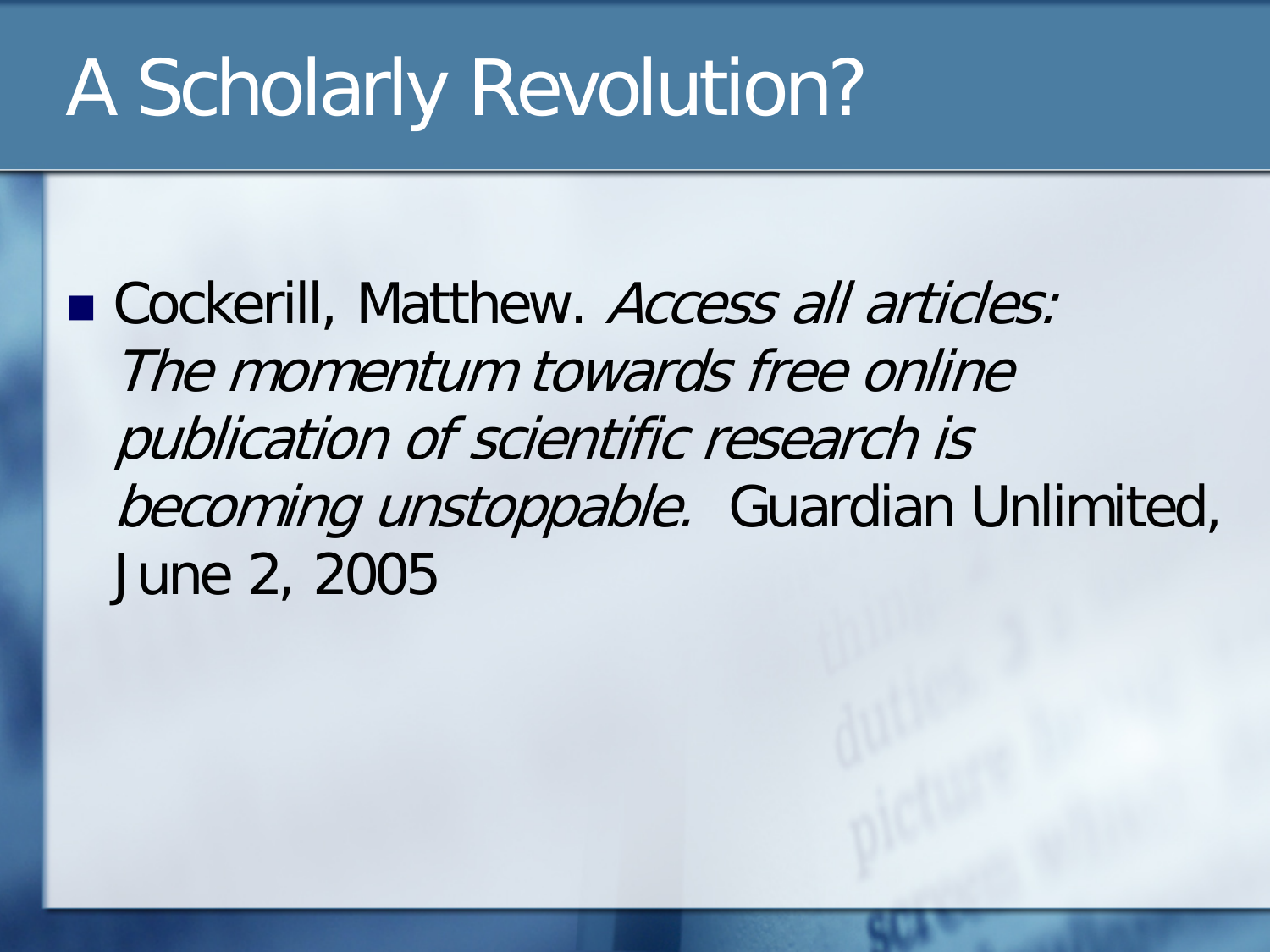■ *Creative Commons and Science Commons* Announce Open Access Law Program. Creative Commons, June 6, 2005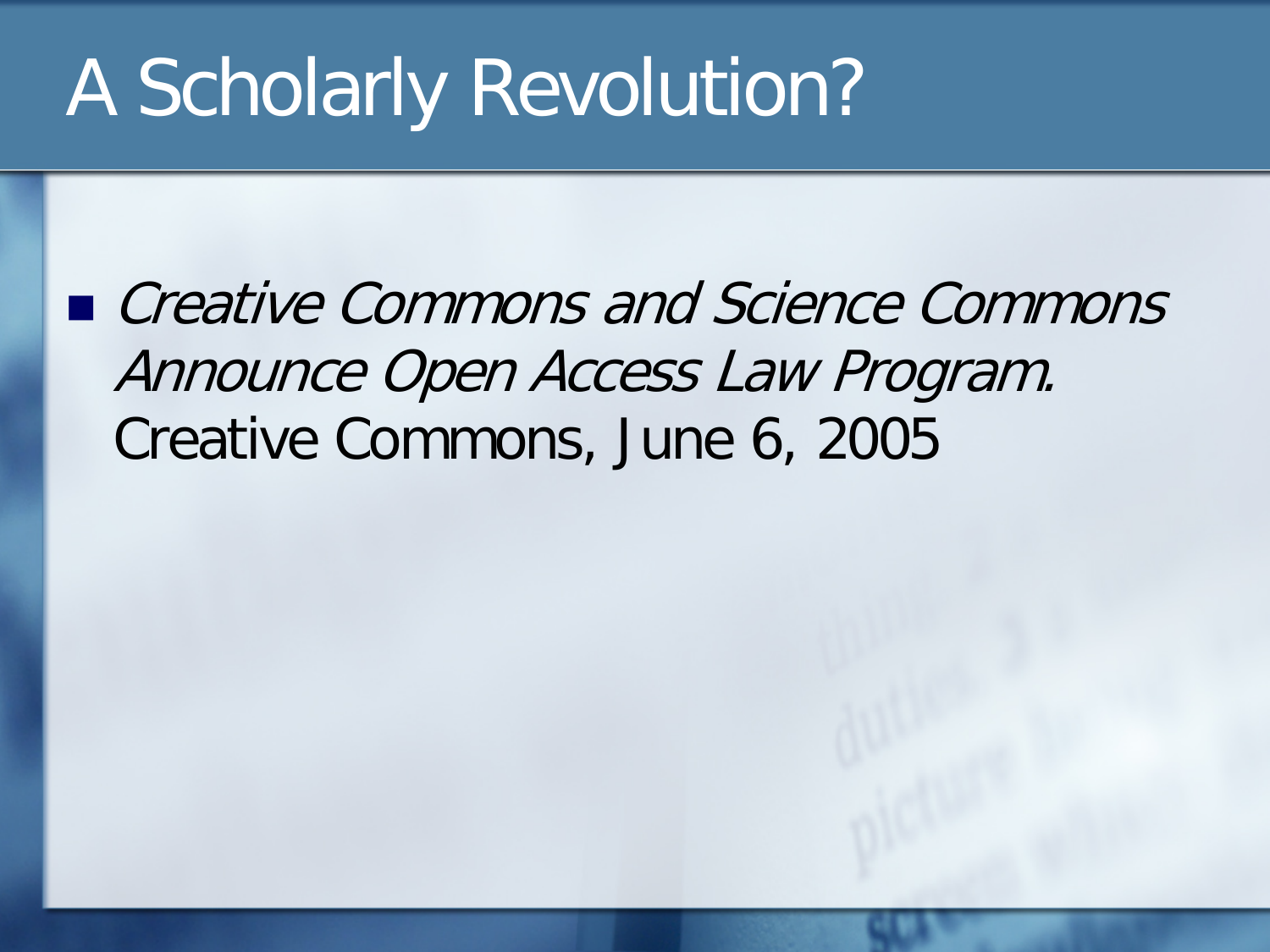# Road Map for the Next Half Hour

#### A tour of UNMSOL's DSpace An open access institutional repository

- Overview of the IR/Open Access movement
	- **The story behind the headlines**
- Overview of IR options for law schools
	- Open source license (DSpace, Eprints, etc.)
	- **Proprietary products (LSN, BePress)**
- **Implications of IR/Open Access for legal** scholarship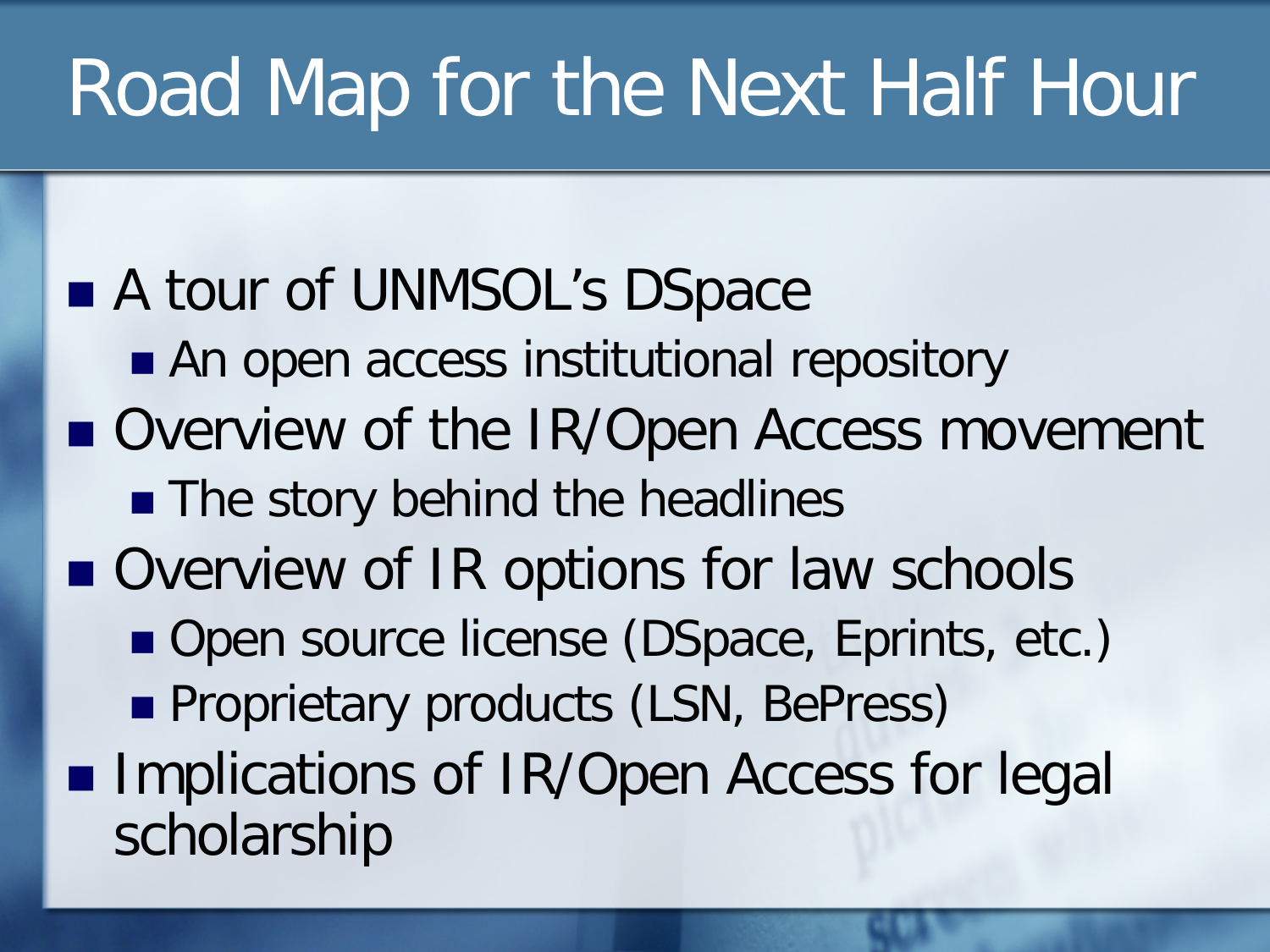# About DSpace

### ■ Short for Digital Space **Institutional Repository** ■ Collecting **Archiving & Preserving Indexing Distributing** ■ Contents accessible to all ■ No royalties, no subscription fee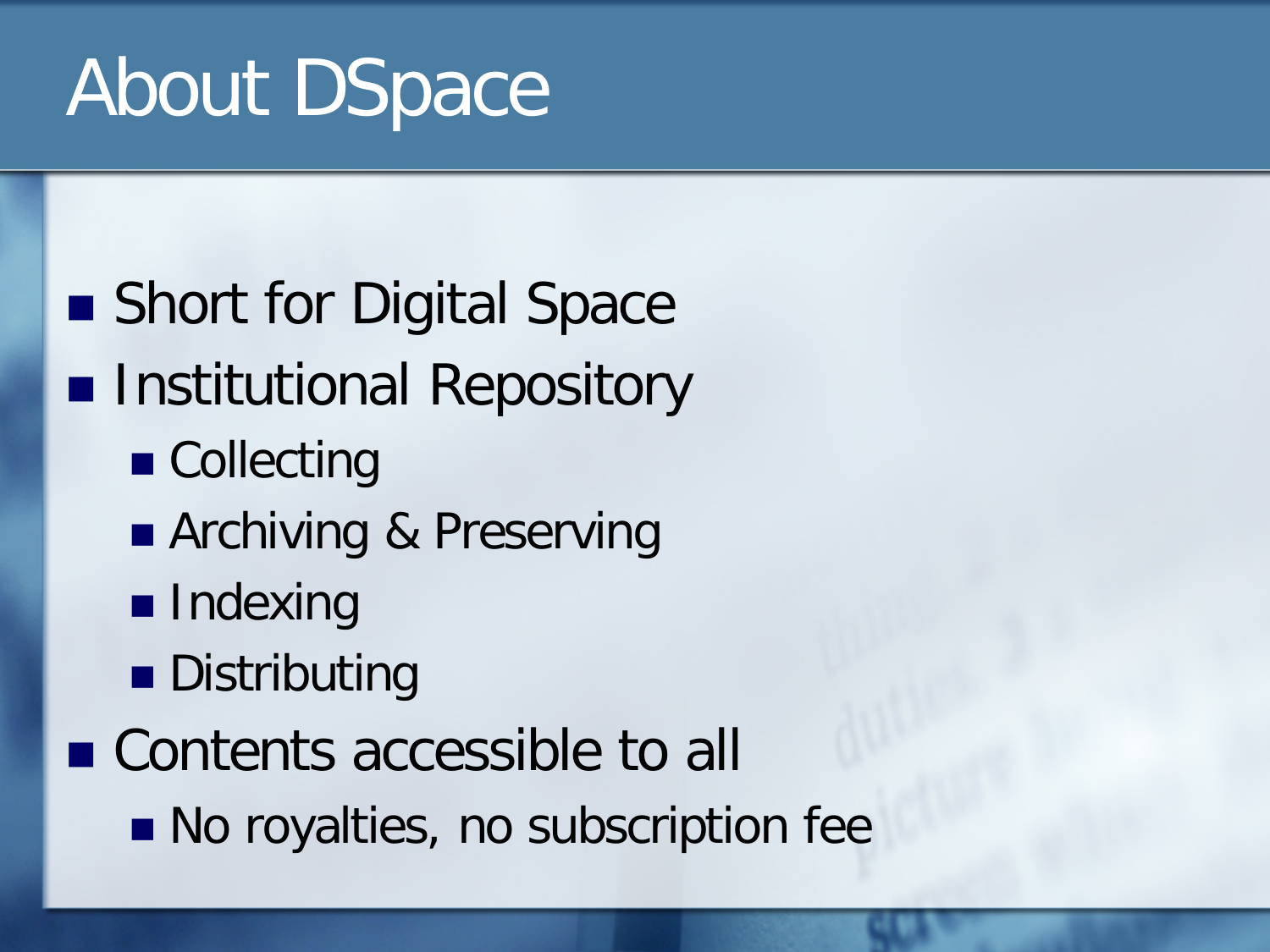# About DSpace

- All digital formats can be loaded
- **Loading creates a permanent URL**
- **Decentralized submission process** 
	- Creators load their own files and add indexing terms
- **Email alerts of new submissions possible**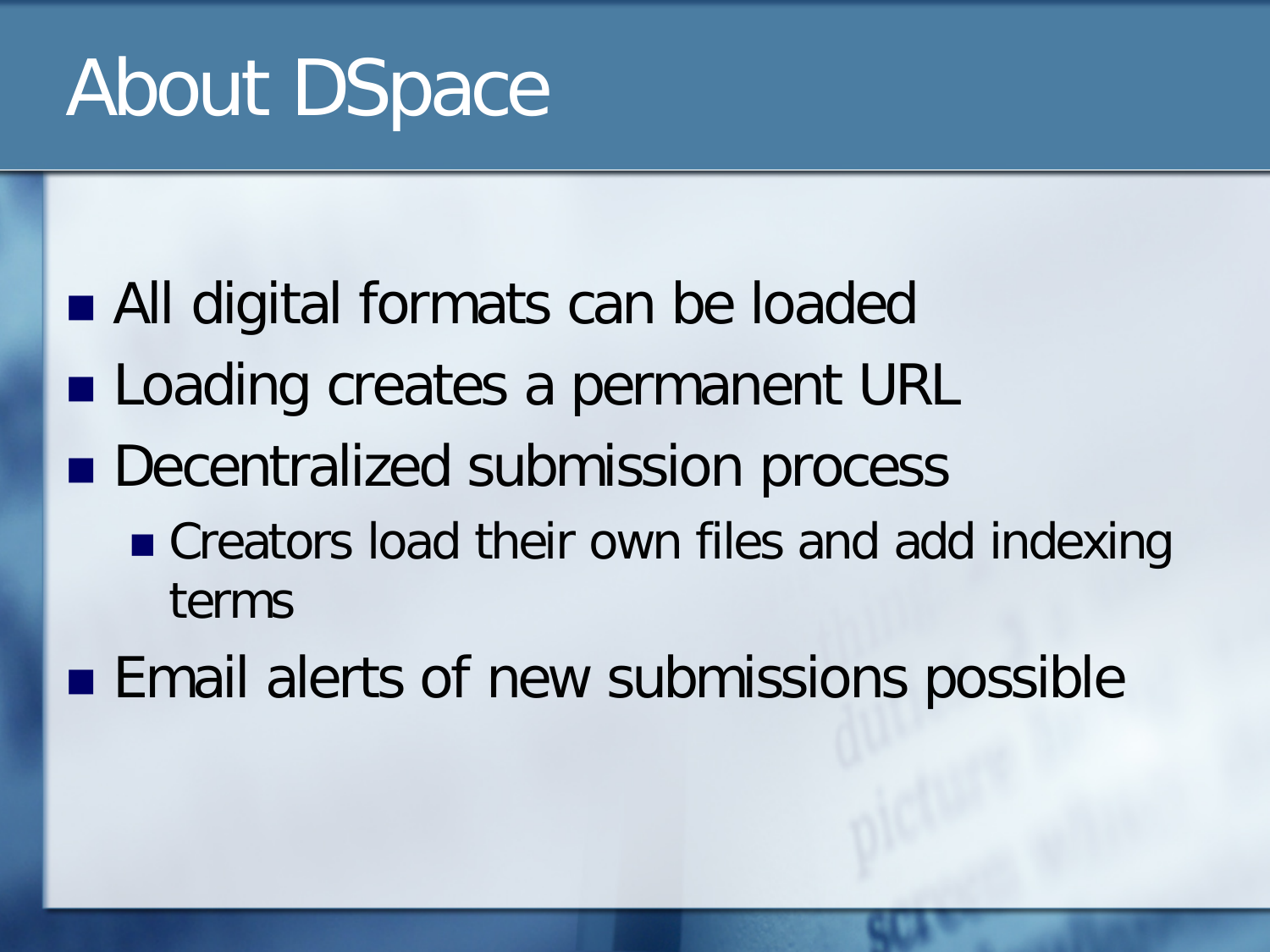# About DSpace

### **Jointly developed by MIT & HP Labs**

- **NIT determined that it was in the best interest** for the advancement of knowledge to give away course materials
- **Number 19 Vision was for scalable archive that would** lead to a federated repository
- Release first occurred in 2002
	- Open source licensing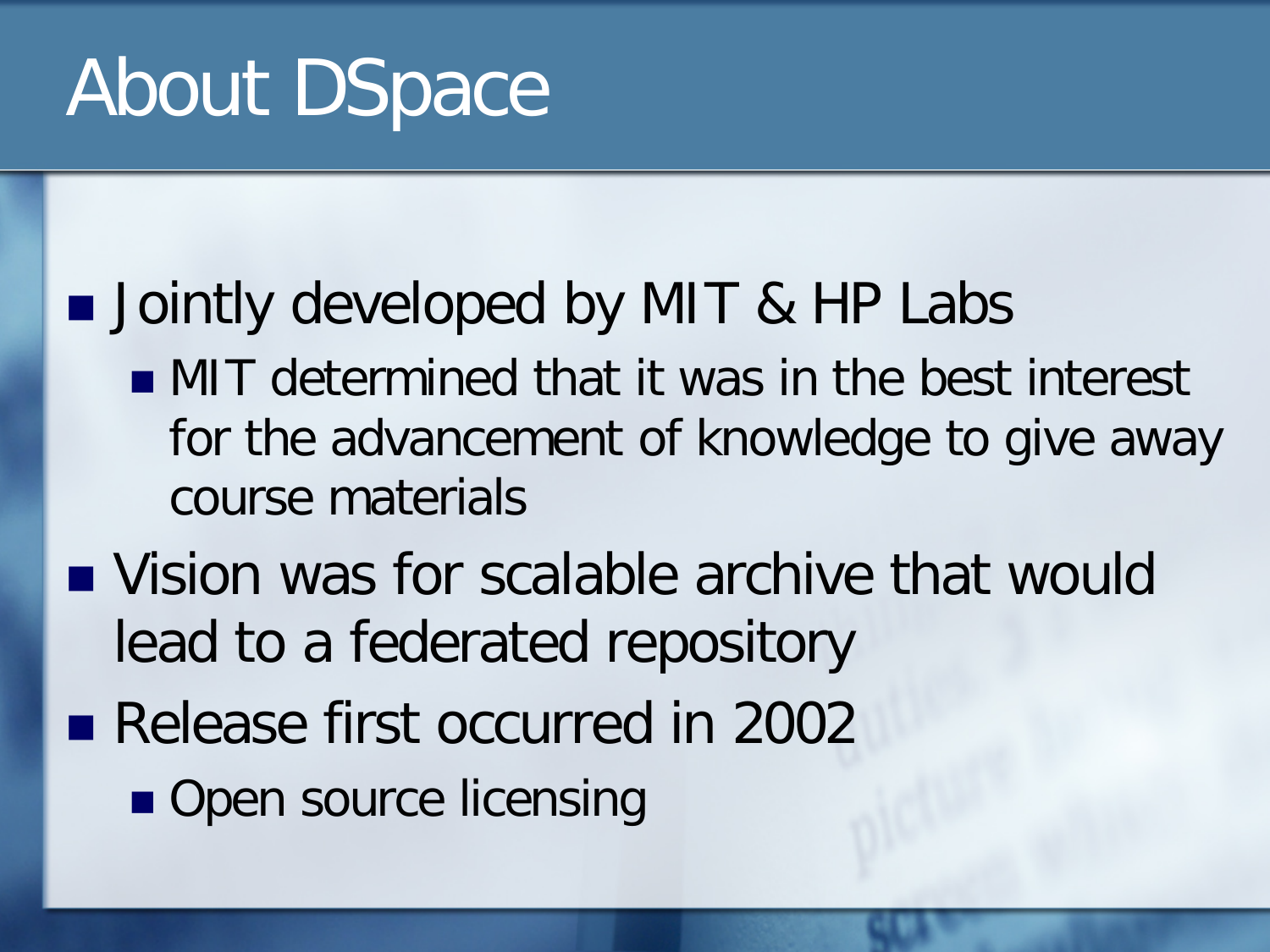

**DSpace Federation emerged** ■ [http://www.dspace.org](http://www.dspace.org/) ■ 2004 [Google Scholar b](http://www.google.com/)egan indexing ■ Today at least 75 institutions are using ■ <http://wiki.dspace.org/DspaceInstances>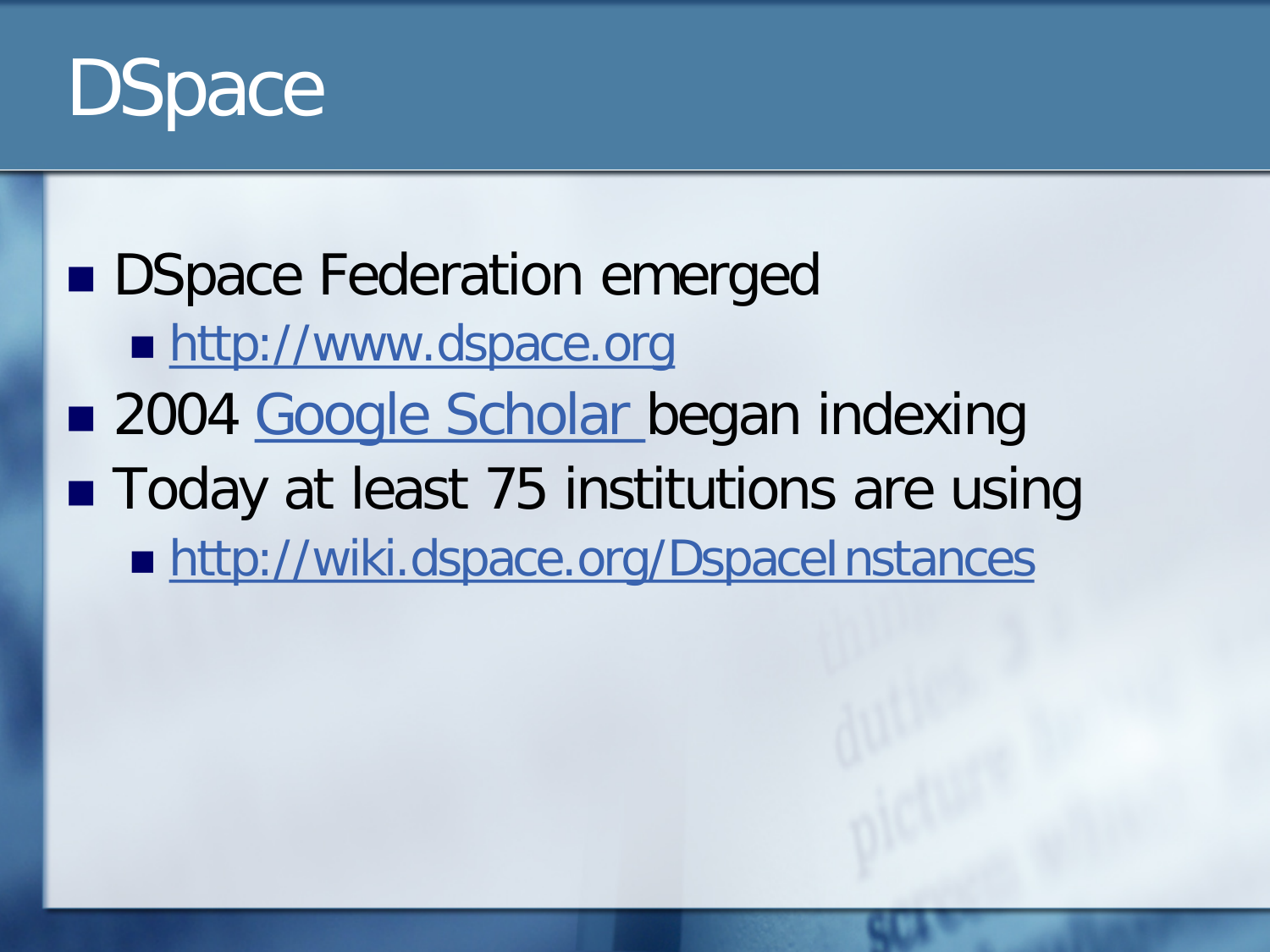

### ■ Creative uses of DSpace **Hong Kong** ■ <http://repository.ust.hk/dspace/> **Toronto** ■ <https://tspace.library.utoronto.ca/>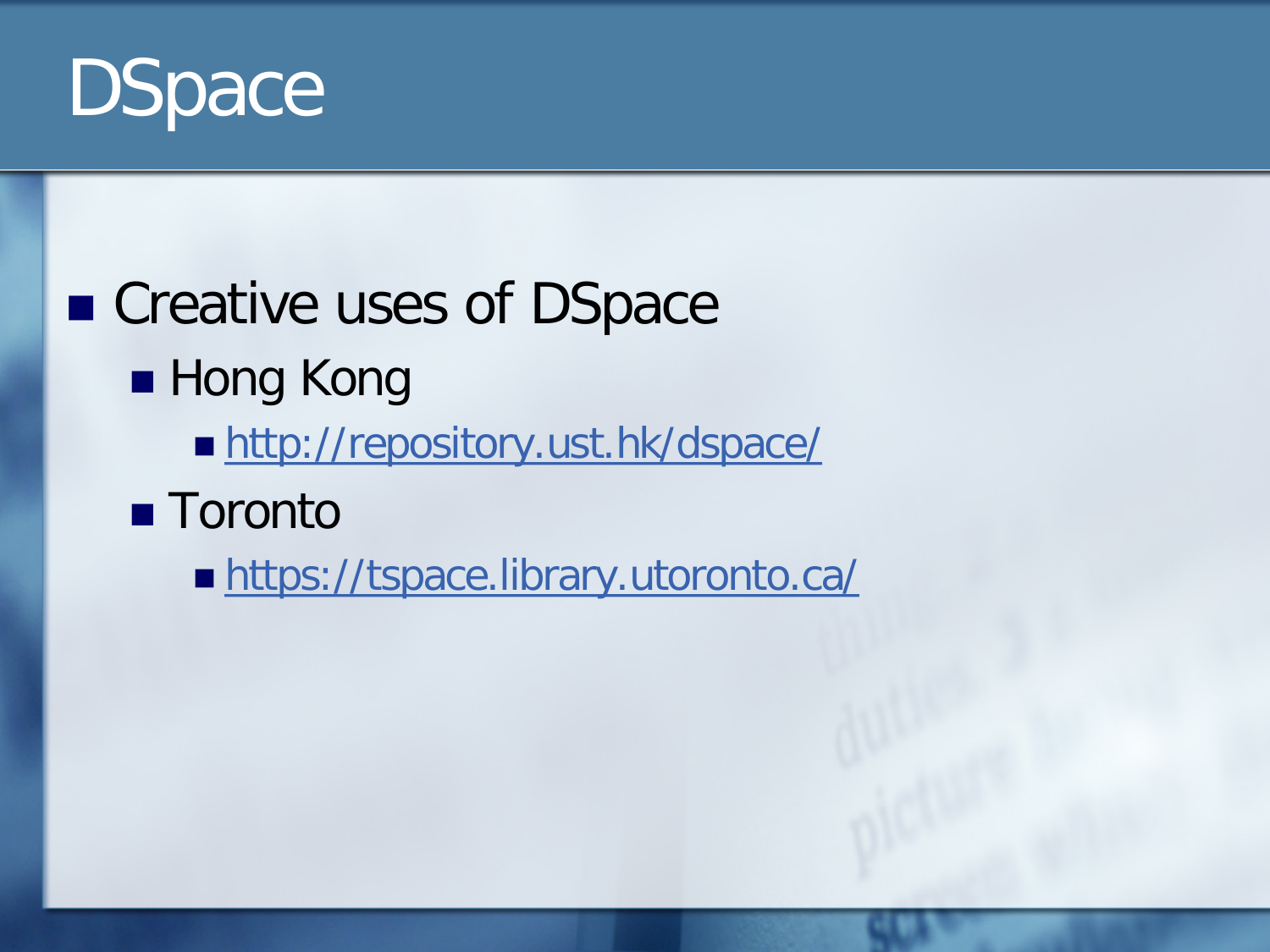# UNM & DSpace

- **DISpace UNM became available to UNM** colleges and departments on March 3, 2005
- **Developed by UNM ECE**
- **Turned over to UNM University Libraries for** policy development
- Server currently housed at UNM CIRT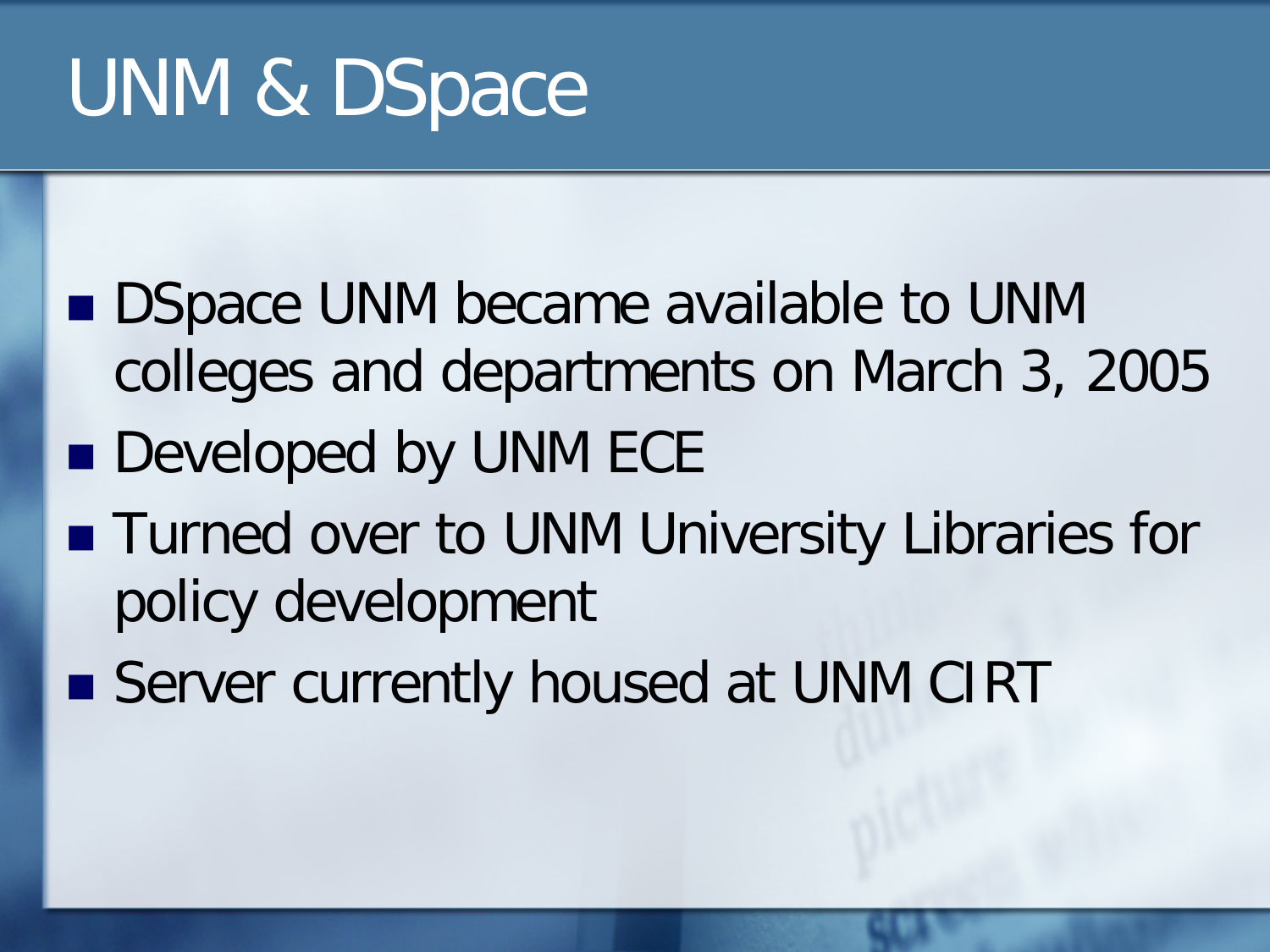# UNM School of Law & DSpace

- **UNMSOL DSpace established quickly** Use to date:
	- **Primarily as an archive**
	- **Public domain only so far**
	- Repository of faculty scholarship encouraged
	- Administration support
- **Access DSpace from [Law Library Web page](http://lawschool.unm.edu/lawlib/index.php)** 
	- **Browse casually**
	- **Create login to submit files**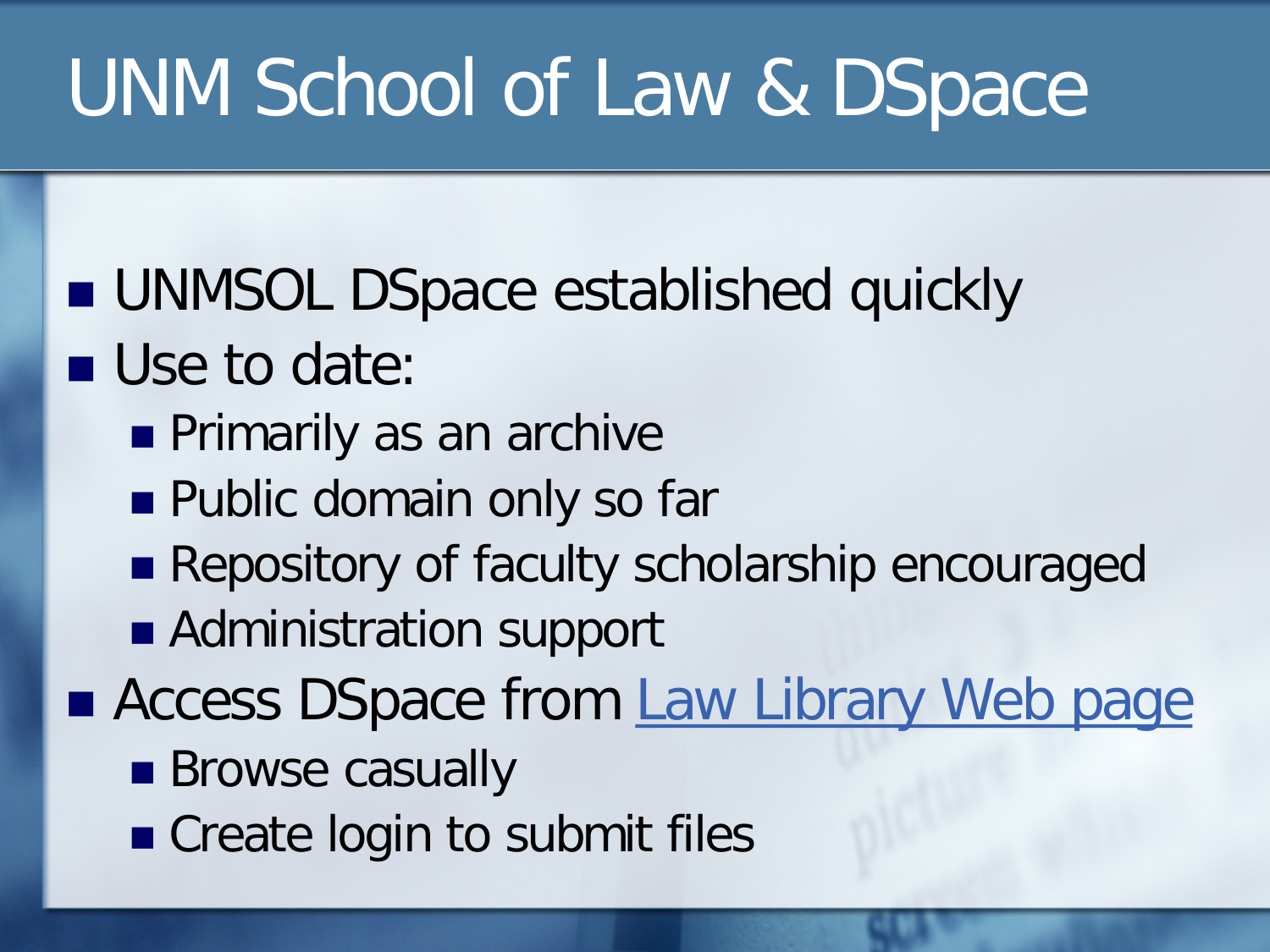### **Open Access**

- **Figure 2** Free access to scholarly communications
	- no royalties or subscription fees
- **Vocabulary in flux** 
	- Open access publishing
		- **EXTERGE Articles published only in open access online journals**
	- Open access archiving
		- pre- and post-print archiving of articles that are published in traditional manner (if license permits)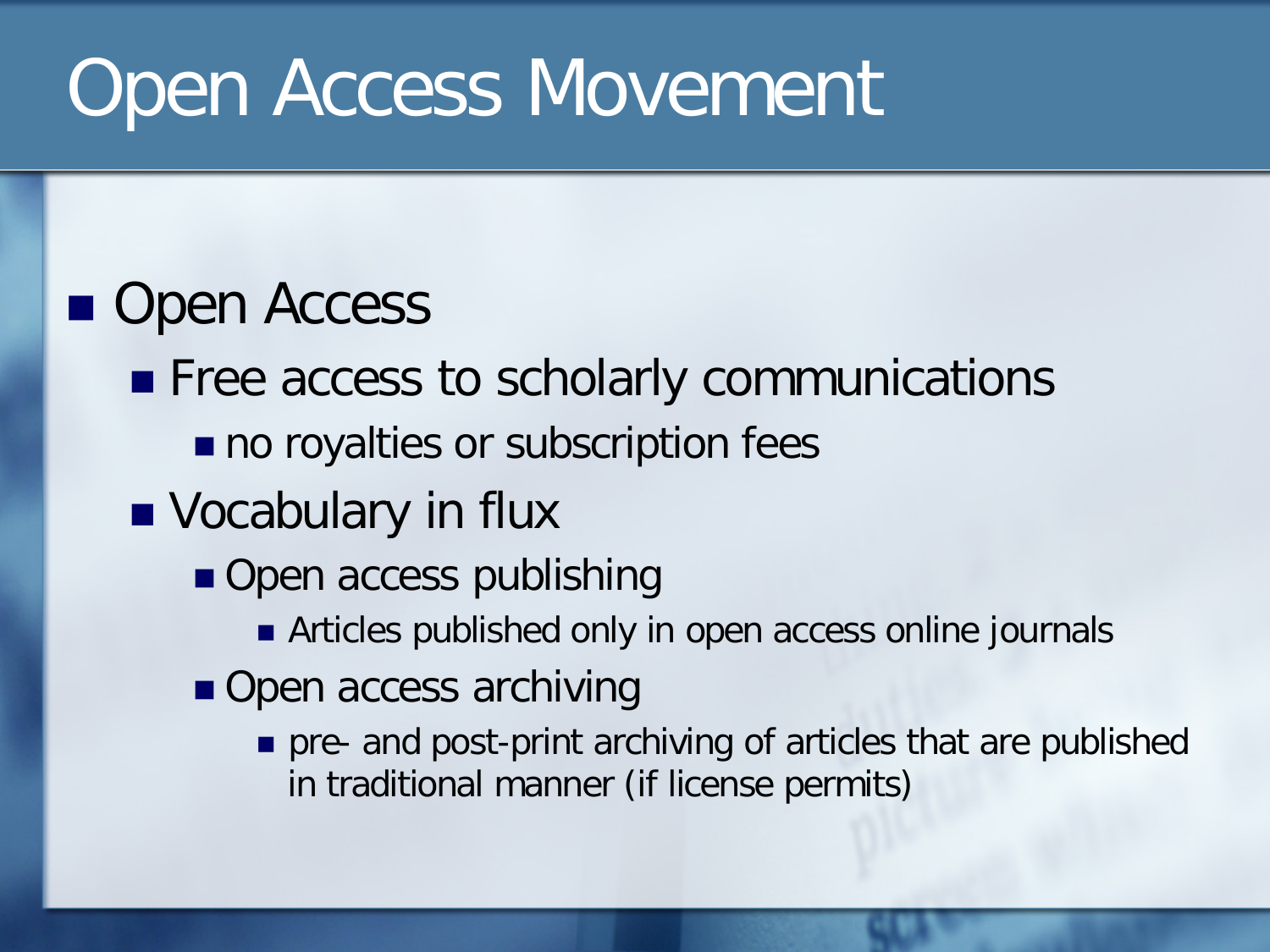- Traditional commercial publishing model (both print and online)
	- Author relinquishes some control over content in exchange for convenience & services
		- **Dissemination**
		- **Journals as repositories** 
			- Registering intellectual property & preservation for future
		- Certification (peer review)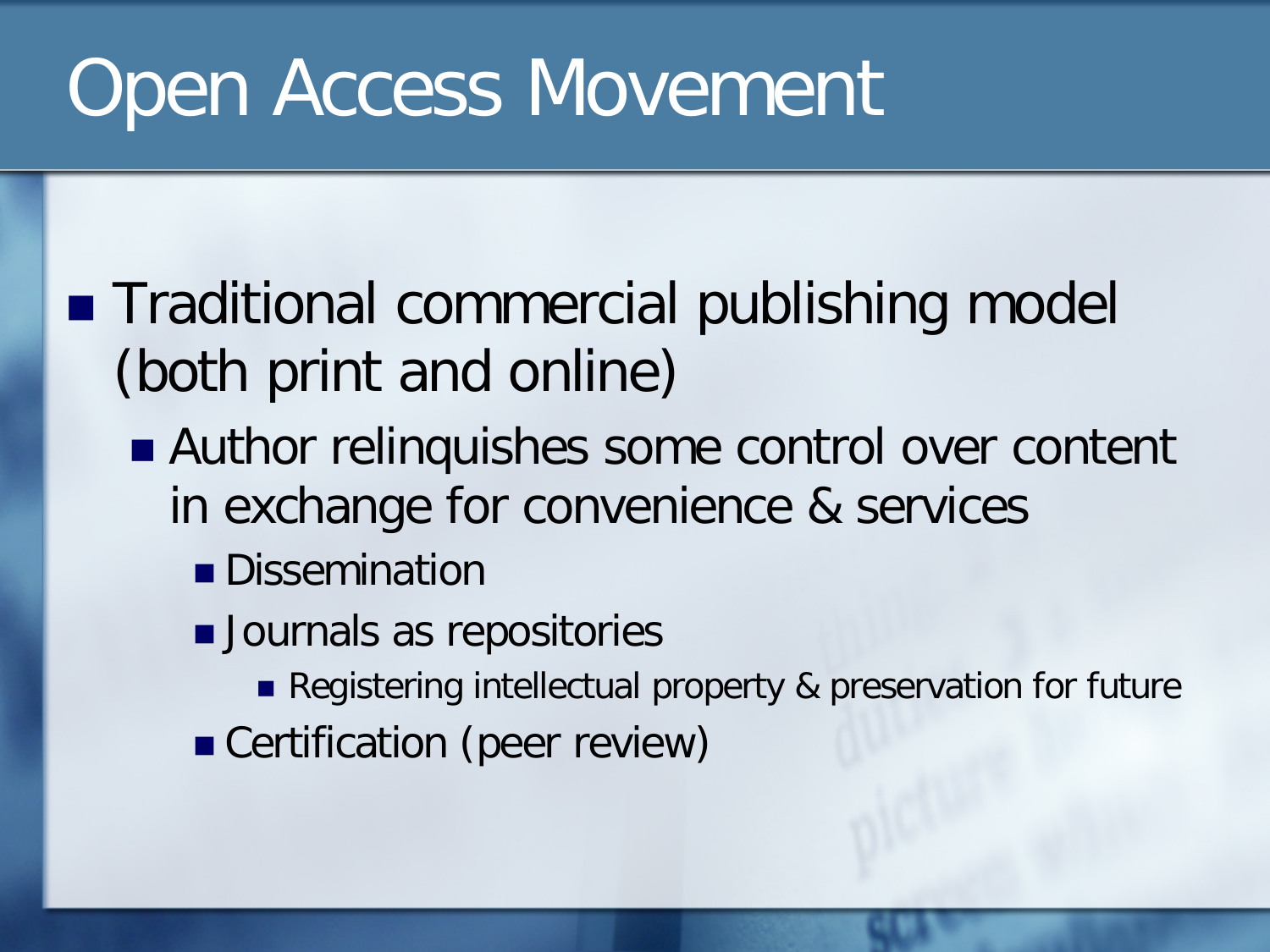# The Story Behind the Headlines

- Dissatisfaction with traditional publishing model grows
	- **Library subscription costs increasing faster than** inflation
	- **Commercial interests profit from free labor of** scholars and their institutions
	- Did university tenure requirements create commercial publishing monster ?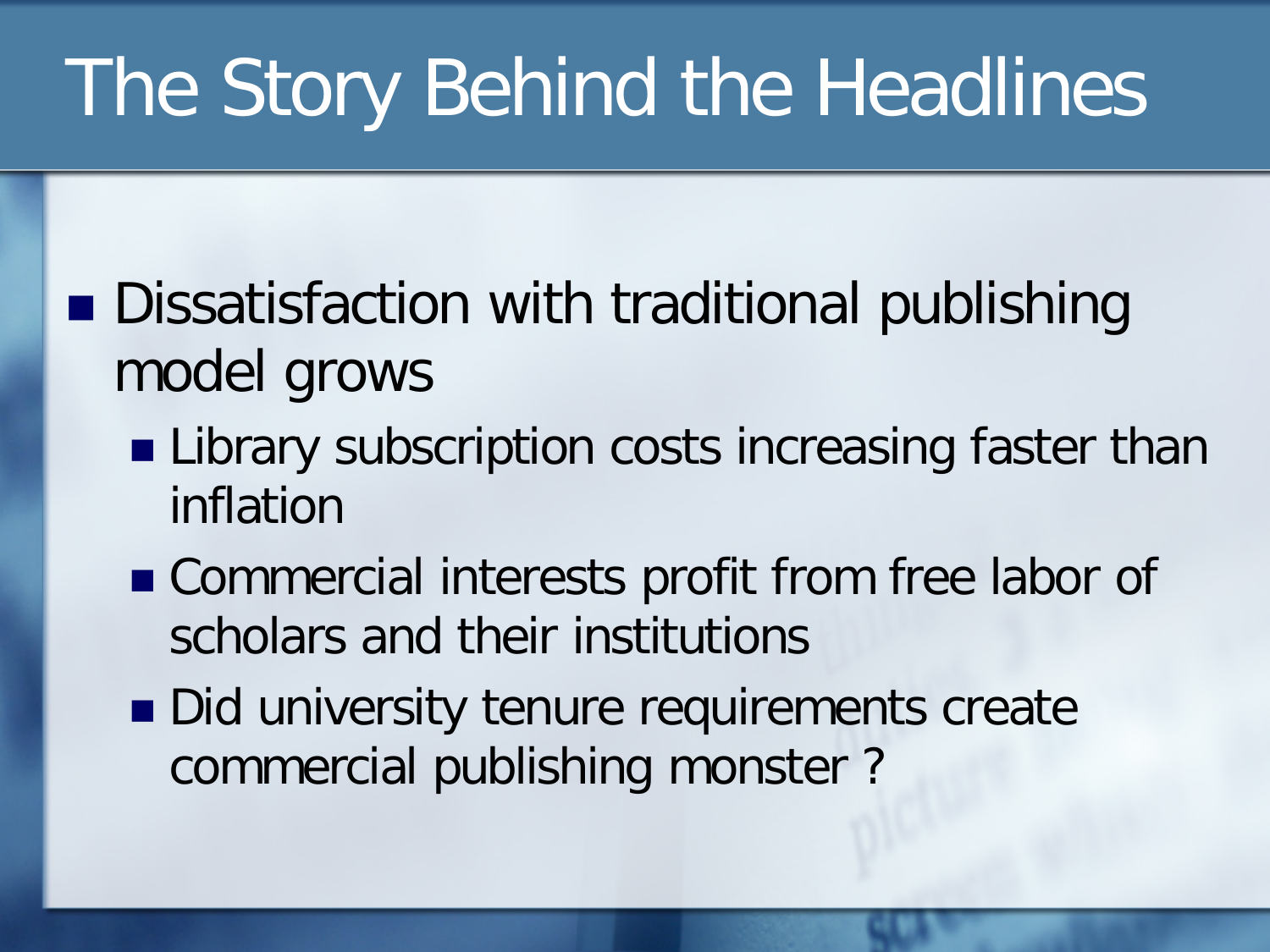# The Story Behind the Headlines

- Growing belief that scholarship, especially publicly funded scholarship, should not be locked up in expensive or inaccessible journals
- Realization that Internet makes it affordable to self publish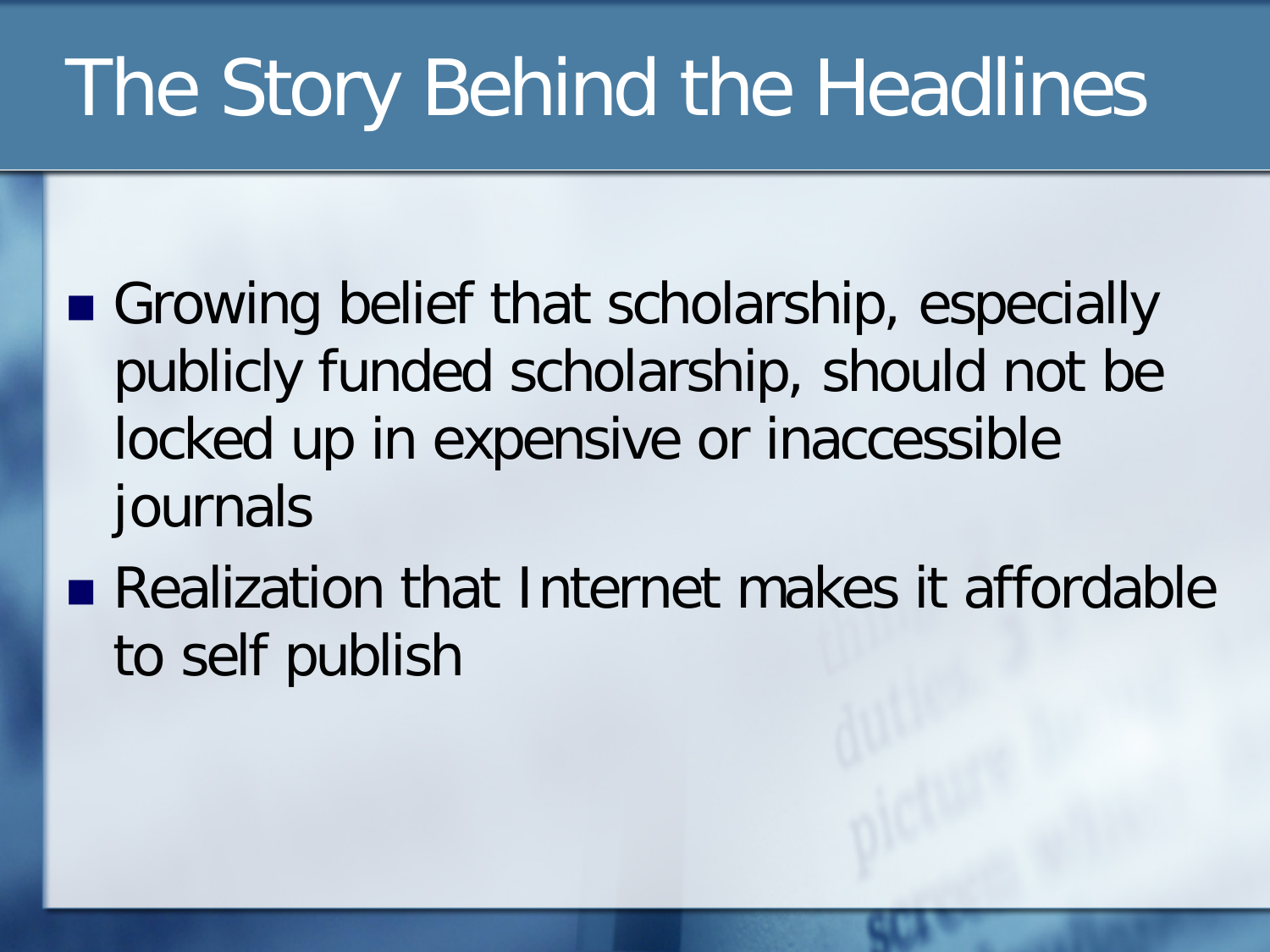# **Scholarly Communication as Profit** Center

- **Educational institutions pay steep** subscription prices to access research published in commercial journals
- **Research largely supported by taxpayers** becomes source of commercial profit
	- **Elsevier's annual profit margin-30%**
	- **Elsevier's annual revenue--\$1.6 billion**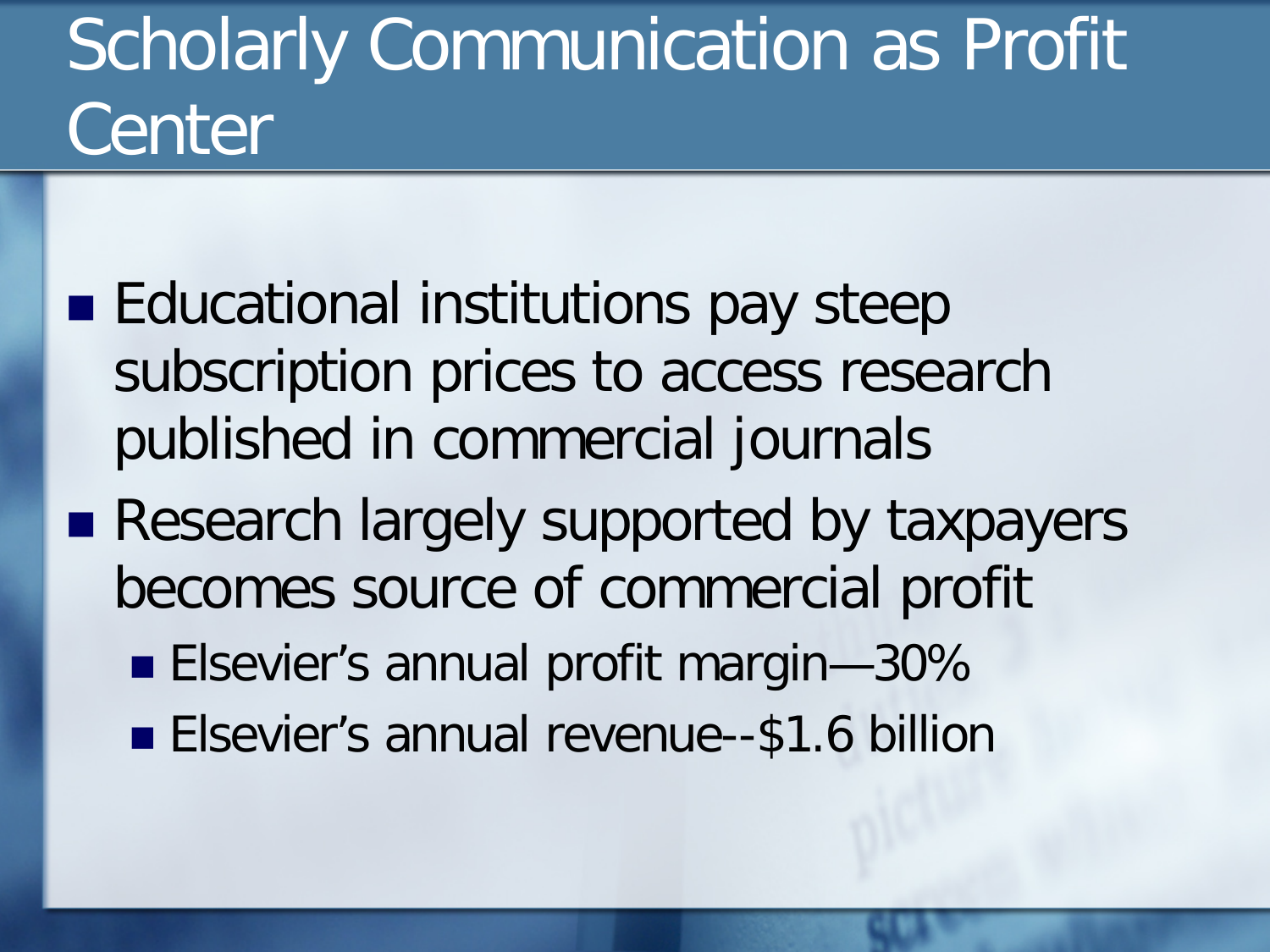# Median Library Journal Expenditures

#### **Price of Knowledge**

The cost of scholarly publications to research libraries is rising. Median expenditure on periodicals per library:



 Slide courtesy of Dr. Daniel Greenstein, Associate Vice Provost, Scholarly Information and University Librarian, California Digital Library, University of California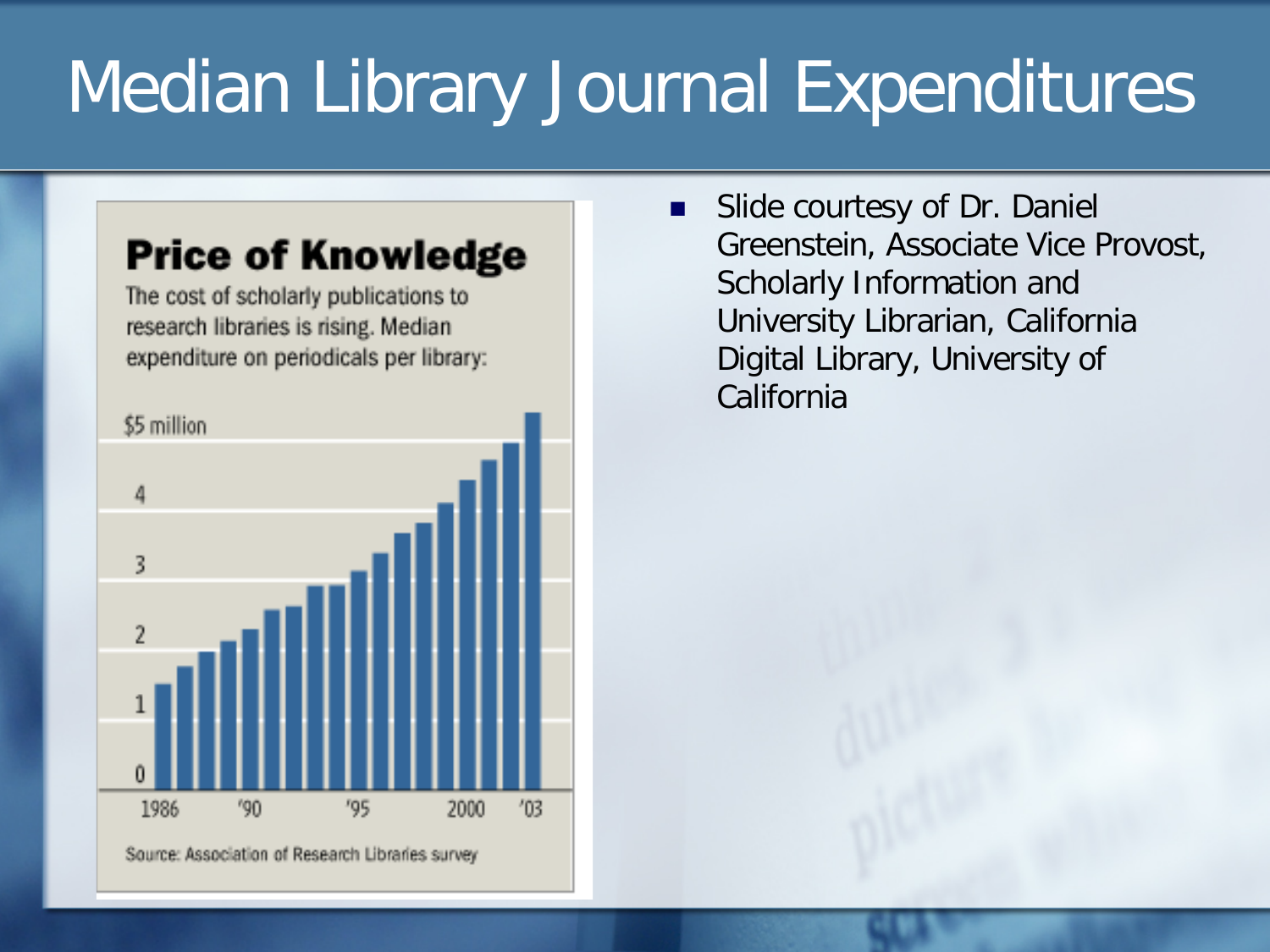# Subscription Costs Outpace CPI



Source: Bear Stearns European Equity Research report on Reed Elsevier. September 29, 2003; slide courtesy of Dr. Daniel Greenstein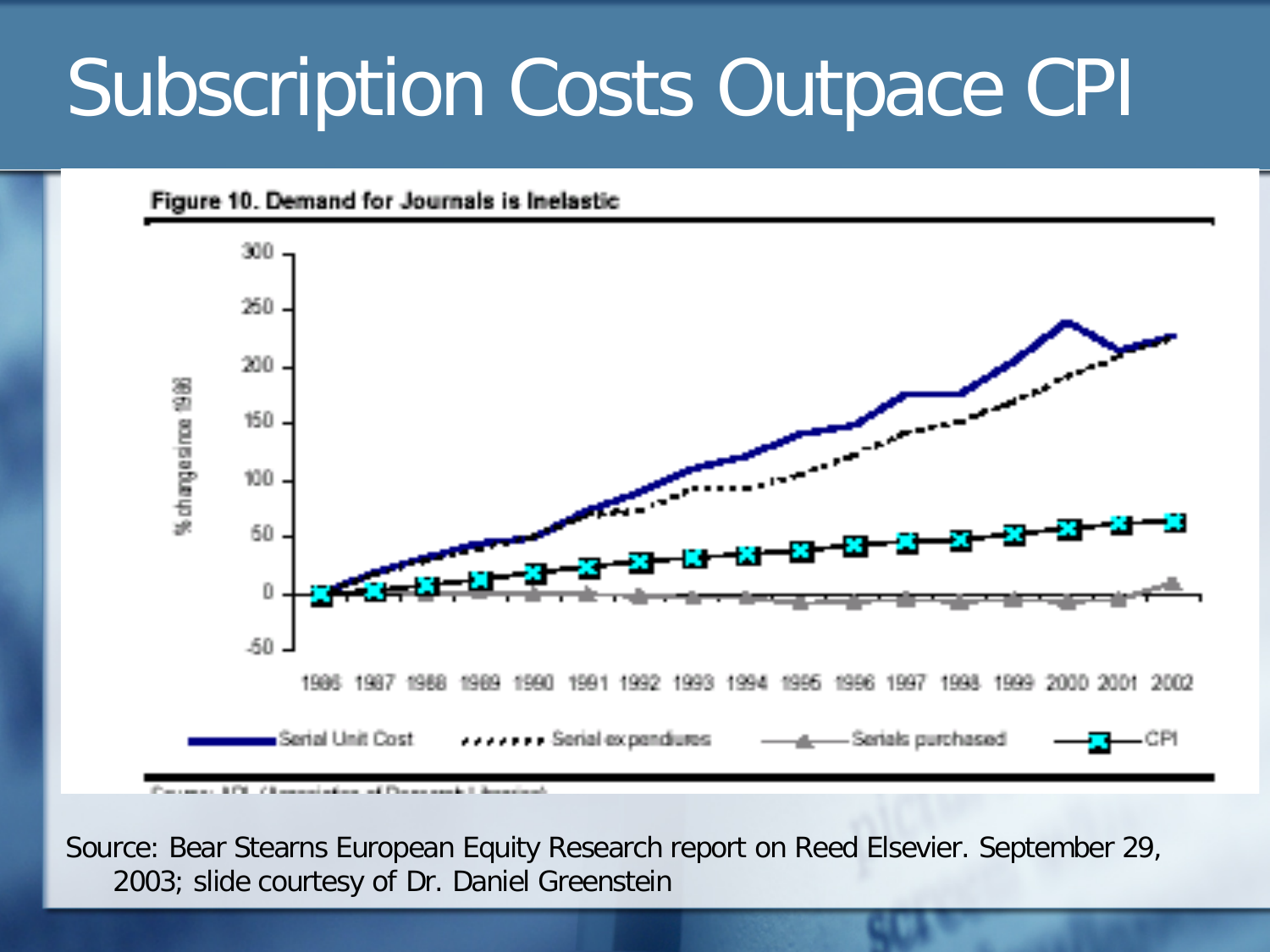# Few Disciplines Are Unaffected

| <b>LC Subject</b>                  | <b>Average Cost</b><br><b>Per Title</b> | <b>Average Cost</b><br><b>Per Title</b> | <b>Percentage of</b><br><b>Increase</b> |
|------------------------------------|-----------------------------------------|-----------------------------------------|-----------------------------------------|
| <b>Classification</b>              | 1999                                    | 2003                                    | 1999-2003                               |
| Anthropology                       | 259.21                                  | 353.44                                  | 36.35                                   |
| Chemistry                          | 1,682.94                                | 2,403.06                                | 42.79                                   |
| <b>Education</b>                   | 207.79                                  | 305.73                                  | 47.13                                   |
| Engineering                        | 981.19                                  | 1,359.52                                | 38.56                                   |
| Philosophy &<br>Religion           | 123.27                                  | 169.89                                  | 37.82                                   |
| <b>Political</b><br><b>Science</b> | 208.07                                  | 315.00                                  | 51.39                                   |

Source: Van Orsdel & Born, Library Journal, April 15, 2003; slide courtesy of Dr. Daniel Greenstein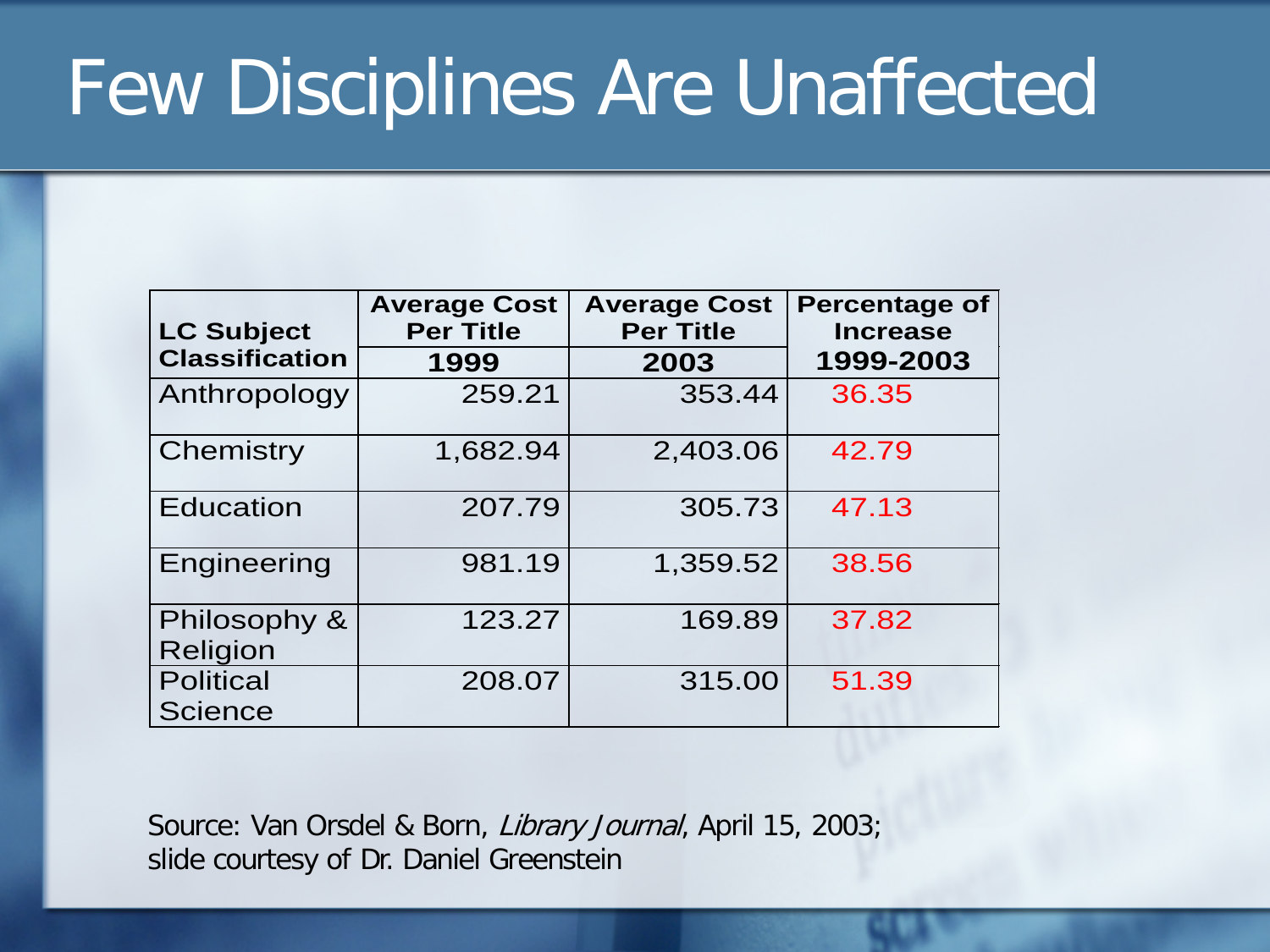# Monograph-Dependent Disciplines Also Suffer



Figure 20. Books are being cut at the expense of journals

Source: Bear Stearns European Equity Research report on Reed Elsevier. September 29, 2003; slide courtesy of Dr. Daniel Greenstein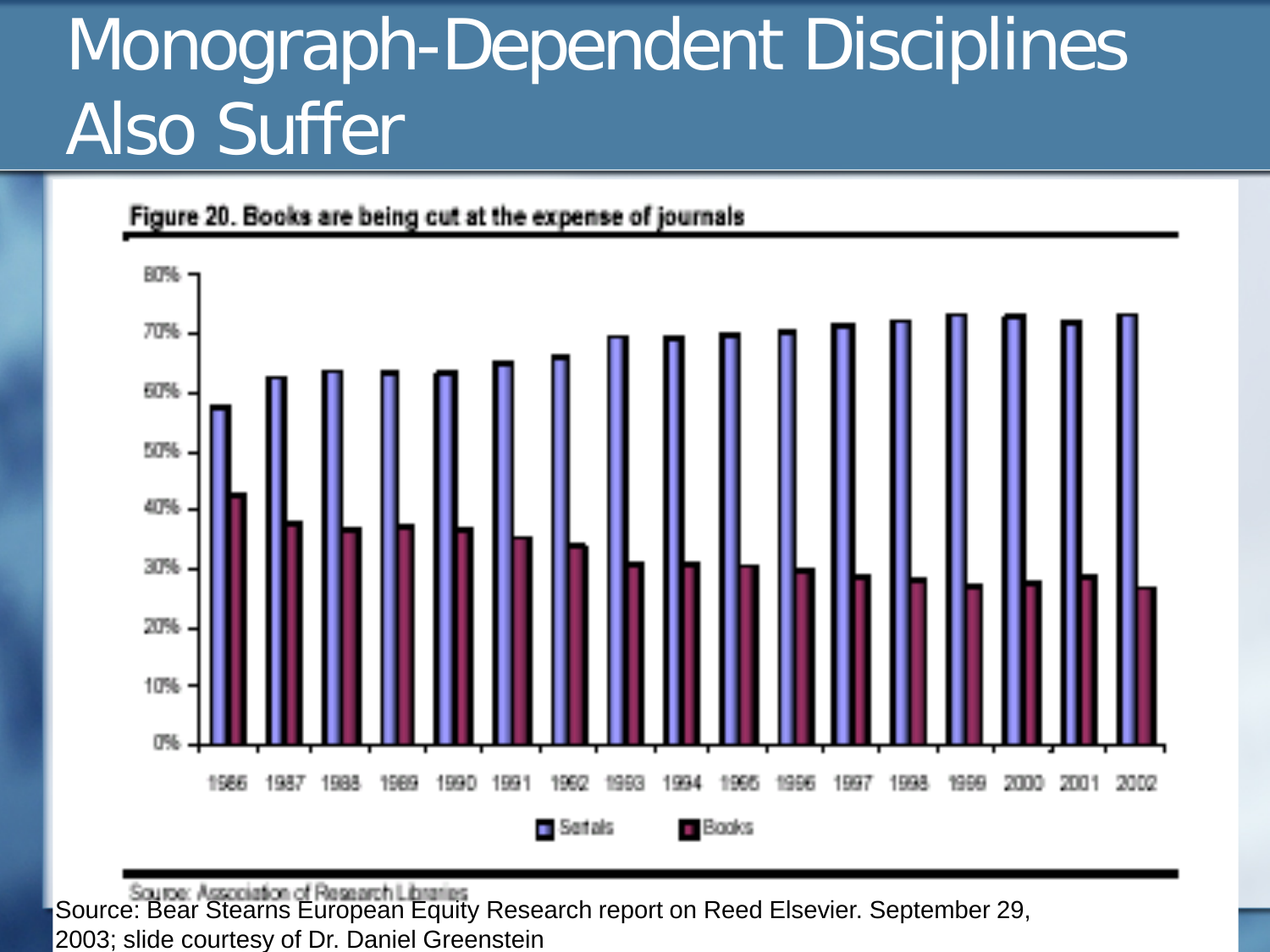- **Libraries & STM\* communities join forces** and urge open revolt (2001-date)
	- SPARC--Scholarly Publishing and Academic Resources Coalition—sponsored by Association of Research Libraries ([www.arl.org/sparc](http://www.arl.org/sparc))
		- Open Access newsletter [http://www.earlham.edu/~peters/fos/index.htm](http://www.earlham.edu/%7Epeters/fos/index.htm)

Open Access Blog [http://www.earlham.edu/~peters/fos/fosblog.html](http://www.earlham.edu/%7Epeters/fos/fosblog.html)

\*Commercial publishers occupy 68% of STM journal market (Industry Trends, Size and Players in the STM Market. Outsell, Inc., Aug. 2000).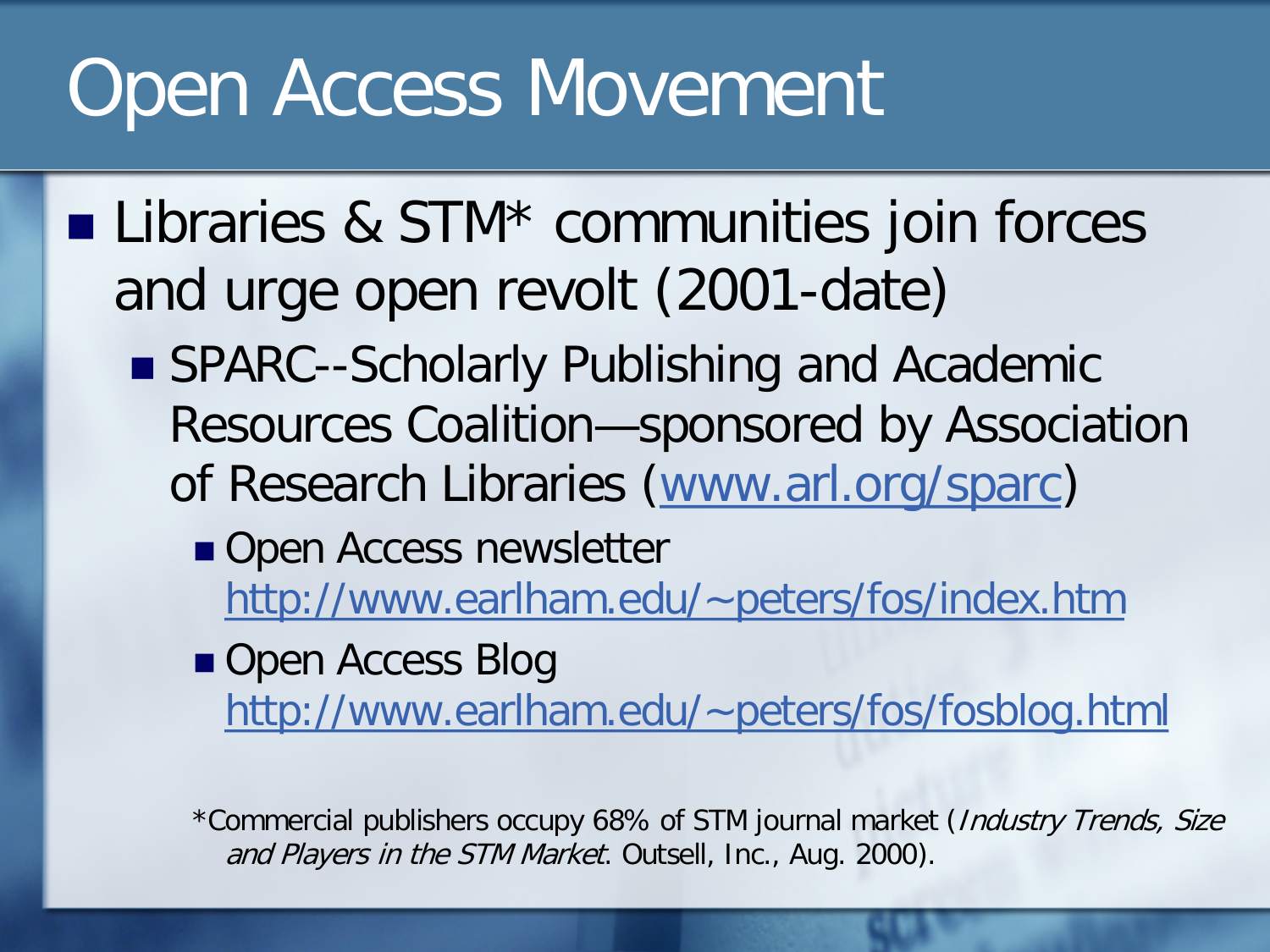### **Europe in the vanguard**

- Budapest Open Access Initiative Dec. '01
	- Convened by Open Society Institute (OSI)
	- [www.soros.org/openaccess/](http://www.soros.org/openaccess/)
	- 30,000 signatories, but no enabling mechanisms
- Berlin Declaration Oct. '03
	- [www.zim.mpg.de/openaccess](http://www.zim.mpg.de/openaccess-berlin/berlindeclaration.html)[berlin/berlindeclaration.html](http://www.zim.mpg.de/openaccess-berlin/berlindeclaration.html)
	- Combined science & humanities; signatories agreed on open archive principles and committed to enabling them at home
	- Started Registry of Institutional OA Self-Archiving Policies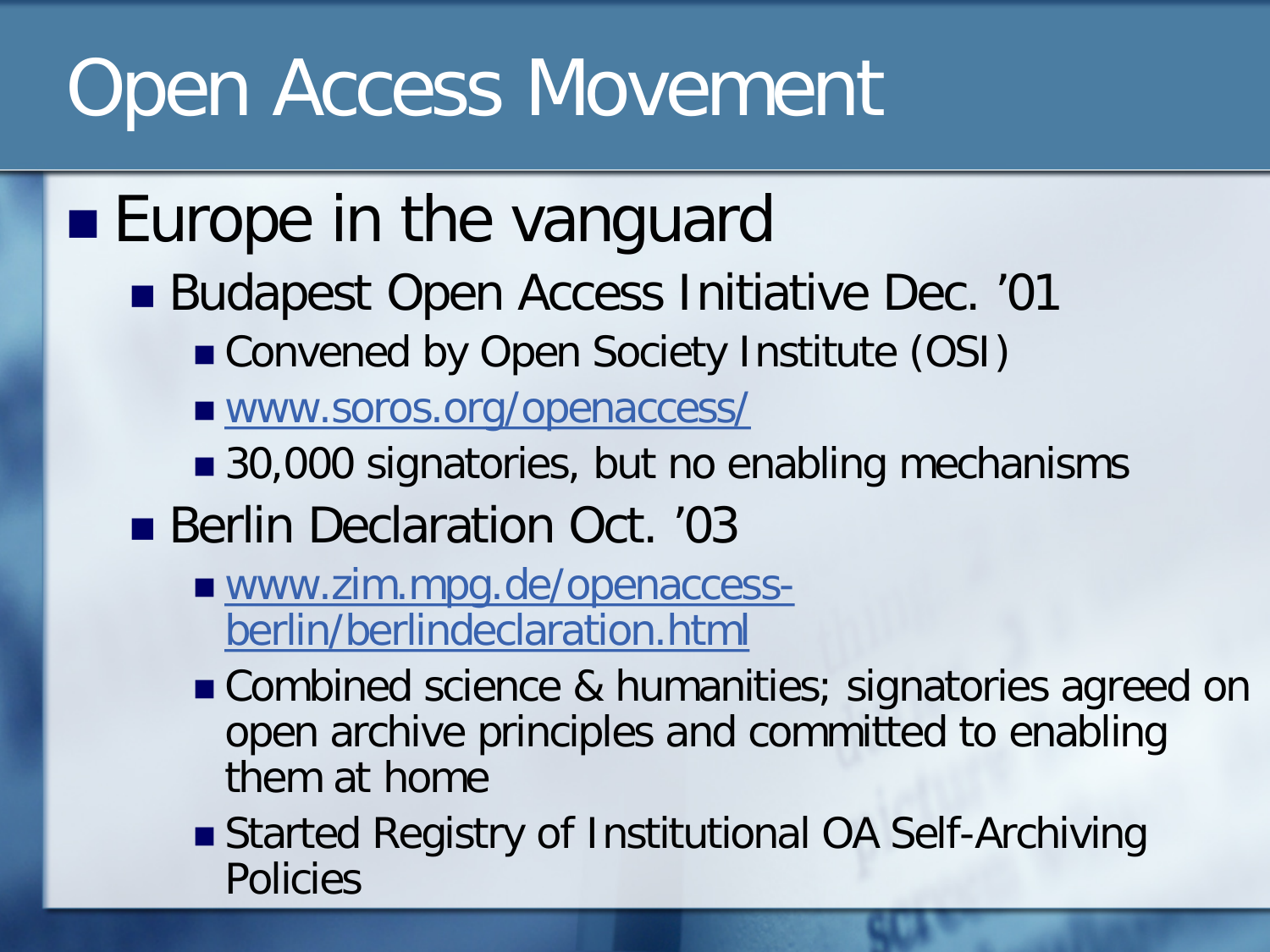- Creative Commons provides copyright guidance for open access
	- **[http://creativecommons.org](http://creativecommons.org/)**
- **Public interest groups get involved** 
	- Alliance for Taxpayer Access
	- **<http://www.taxpayeraccess.org/>**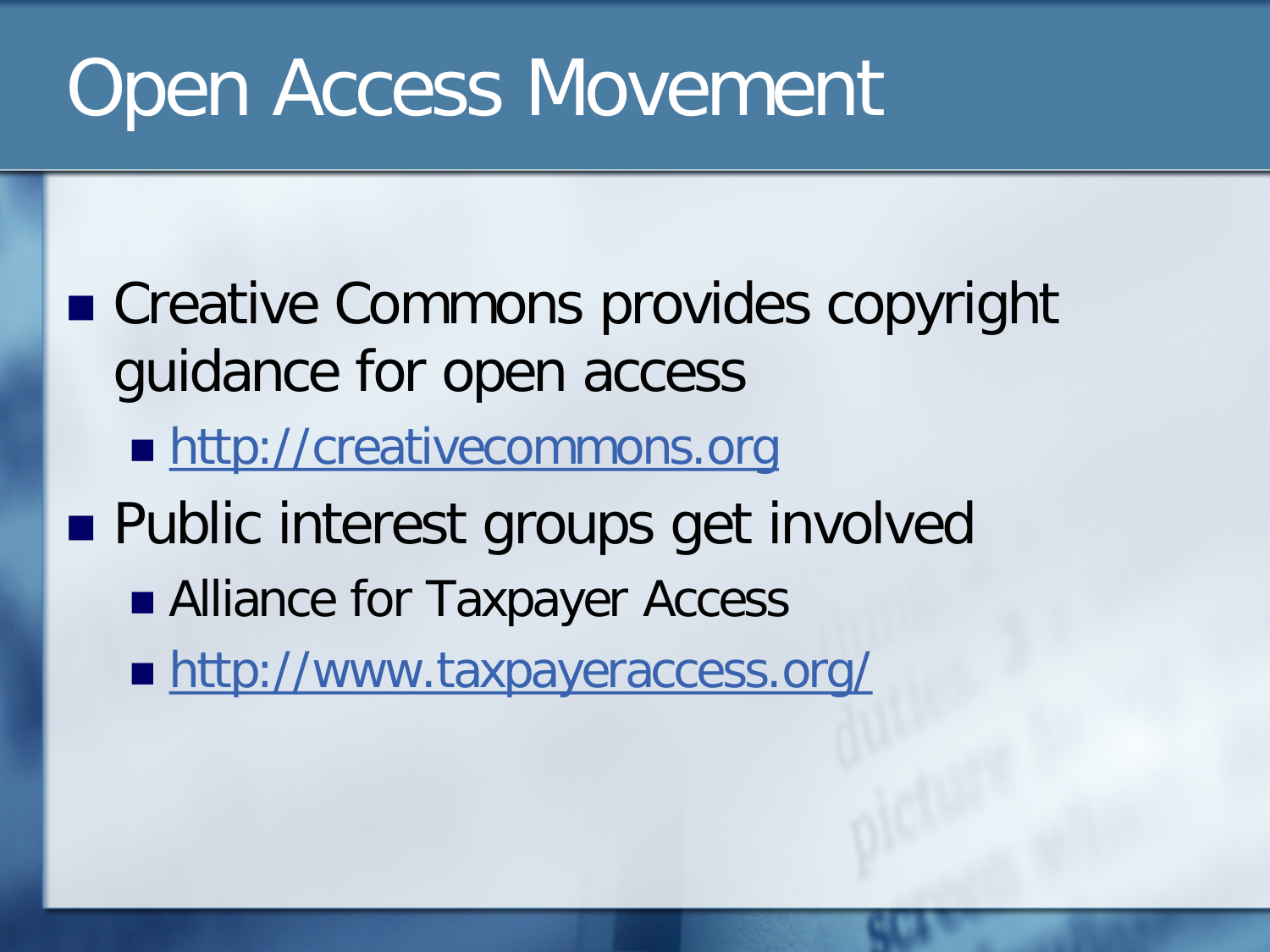- Other disciplines become interested
- **Universities take action in support** 
	- [http://www.earlham.edu/~peters/fos/lists.htm#](http://www.earlham.edu/%7Epeters/fos/lists.htm#actions) [actions](http://www.earlham.edu/%7Epeters/fos/lists.htm#actions)
	- University of Kansas & Case Western ■ Kansas was first US university to adopt universitywide open access, self-archiving policy
		- [www.eprints.org/signup/fulllist.php](http://www.eprints.org/signup/fulllist.php)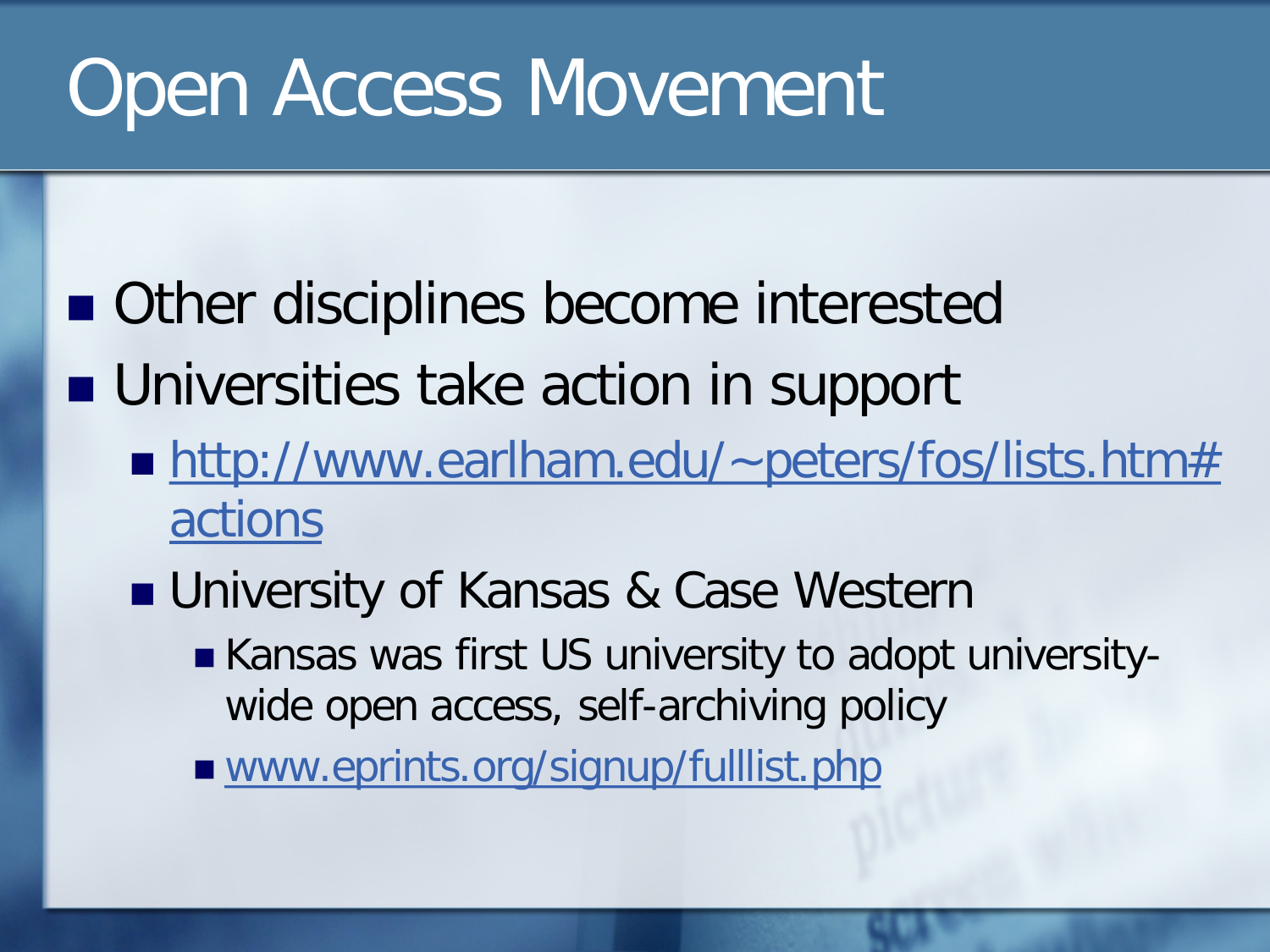# But What About Peer Review?

### Role of academic societies

- Vetting & publishing costs money
- Science Magazine editors spend \$10 million a year selecting 800 articles from 12,000 submissions (WSJ)
- Alternative Models Emerging
	- **PLoS** charges authors \$1500 to submit to peer reviewed open access journals

■ [www.plos.org](http://www.plos.org/)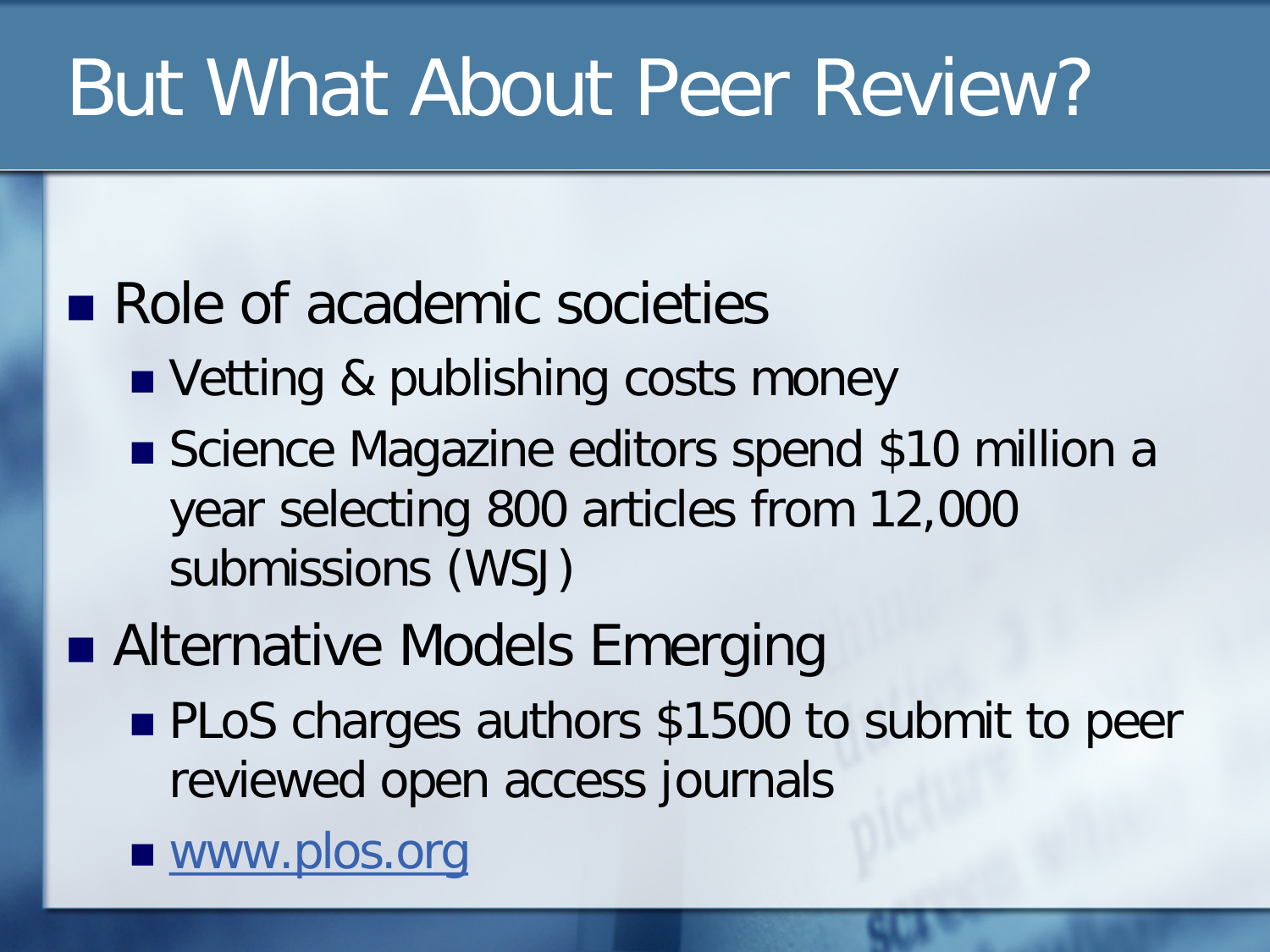### ■ SPARC's Directory of Open Access Journals (DOAJ) (1,400 are peer reviewed)

**[http://www.doaj.org](http://www.doaj.org/)** 

■ Approximately 10% of journals world-wide are now some form of open access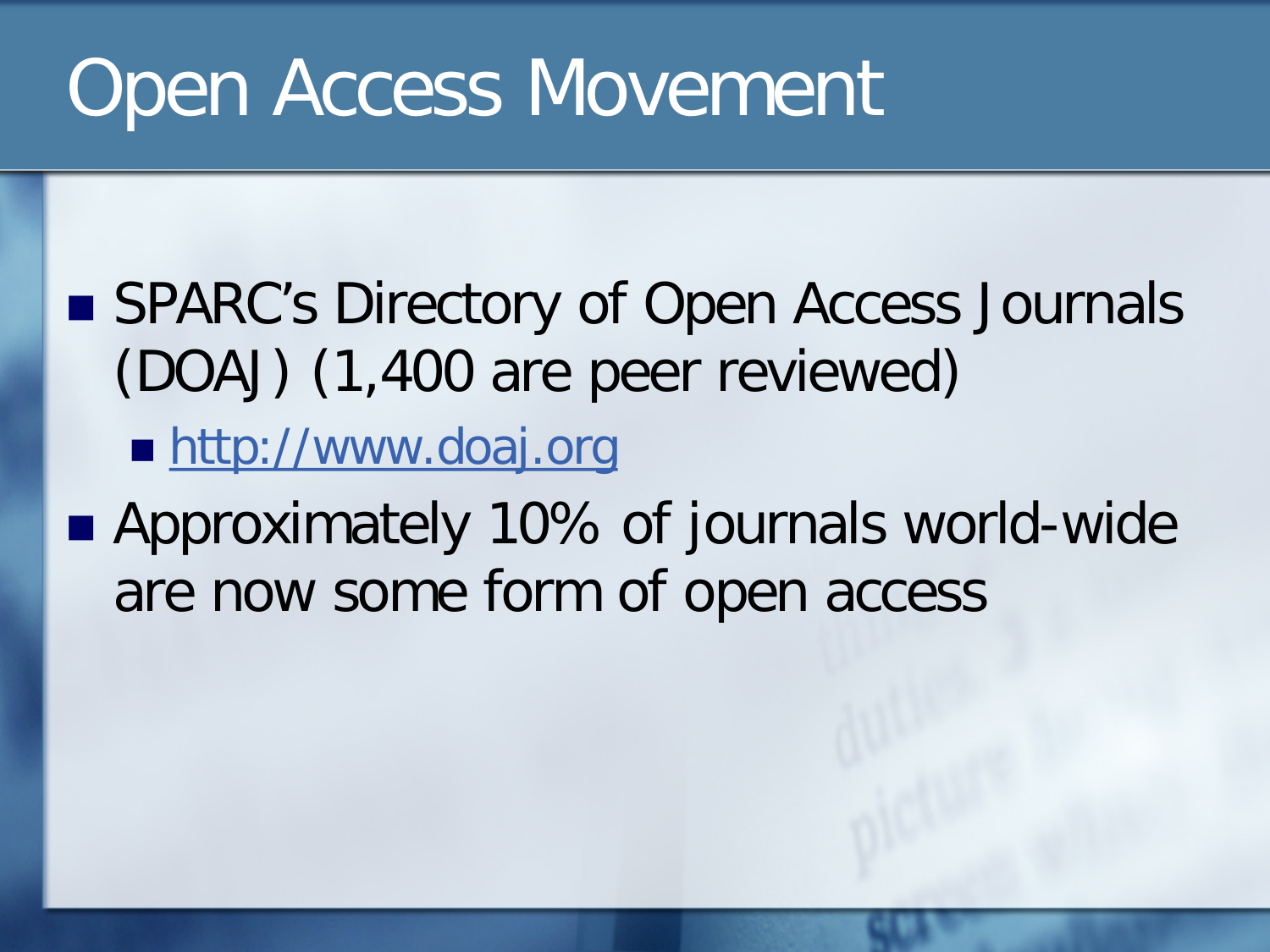- Various permutations of open access publications exist
	- E-print archives (authors submit pre- & post-prints)
	- Unqualified (immediate and full open access)
	- Dual mode (print together with online open access)
	- Delayed open access (following embargo period)
	- **Partial open access**
	- Abstract open access
	- Co-op model (institutional support for authors)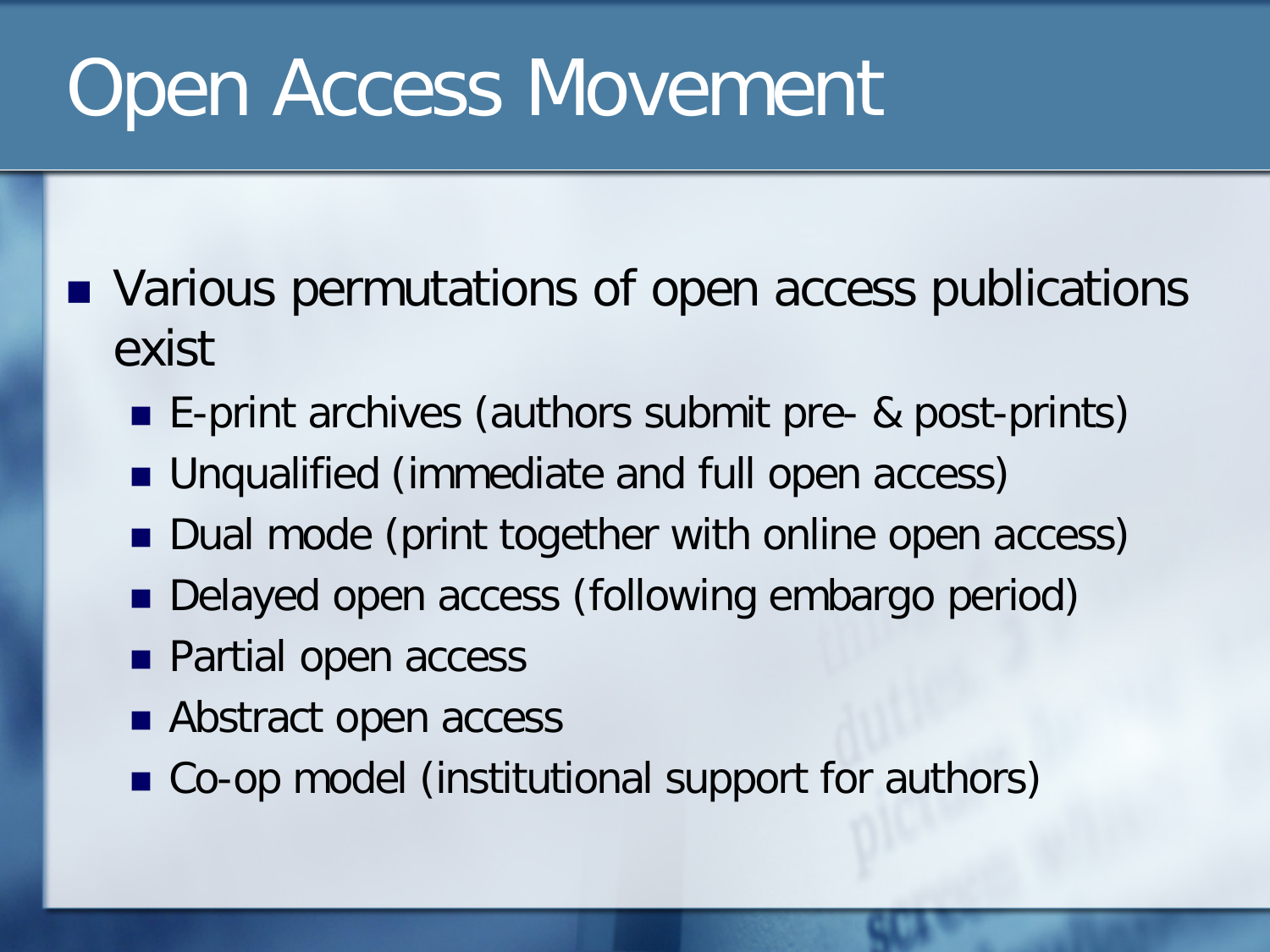### Impact of Open Access on Research

■ One study showed that 85% of the most highly cited computer science articles in 1997-98 were open access; articles with lower citations were more likely to be restricted access. Lawrence, Steve. Online or Invisible? Nature 411:6837, 521, 2001 <<http://citeseer.ist.psu.edu/online-nature01/>>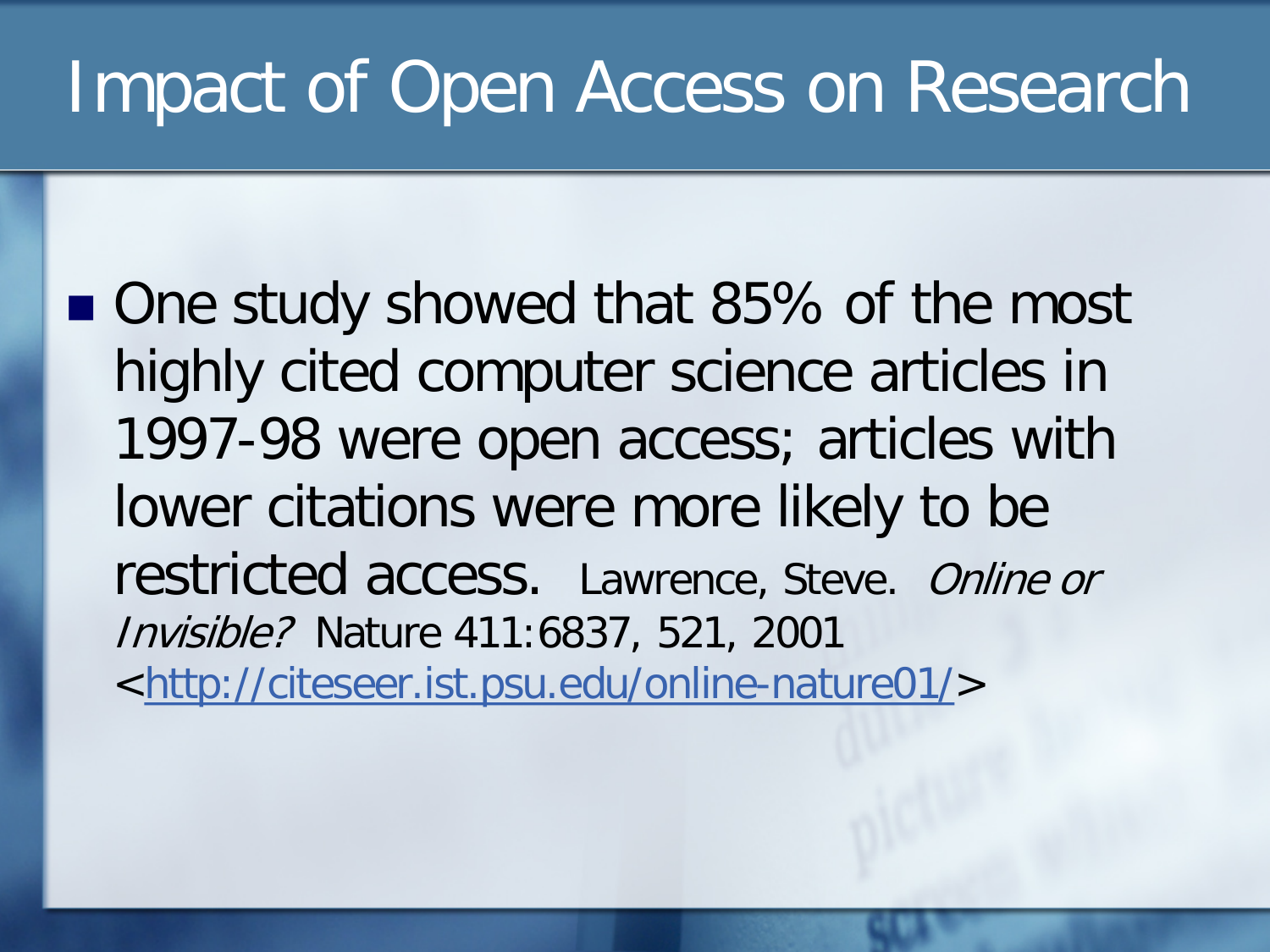## Impact of Open Access on Research

■ Open access has greater impact on research than traditional scholarship as demonstrated by four-discipline citation analysis using ISI Web of Science database. Antelman, Kristin. Do Open-Access Articles Have a Greater Research Impact? E-LIS, 372-382, Sept. 2004 <<http://eprints.rclis.org/archive/00002309/>>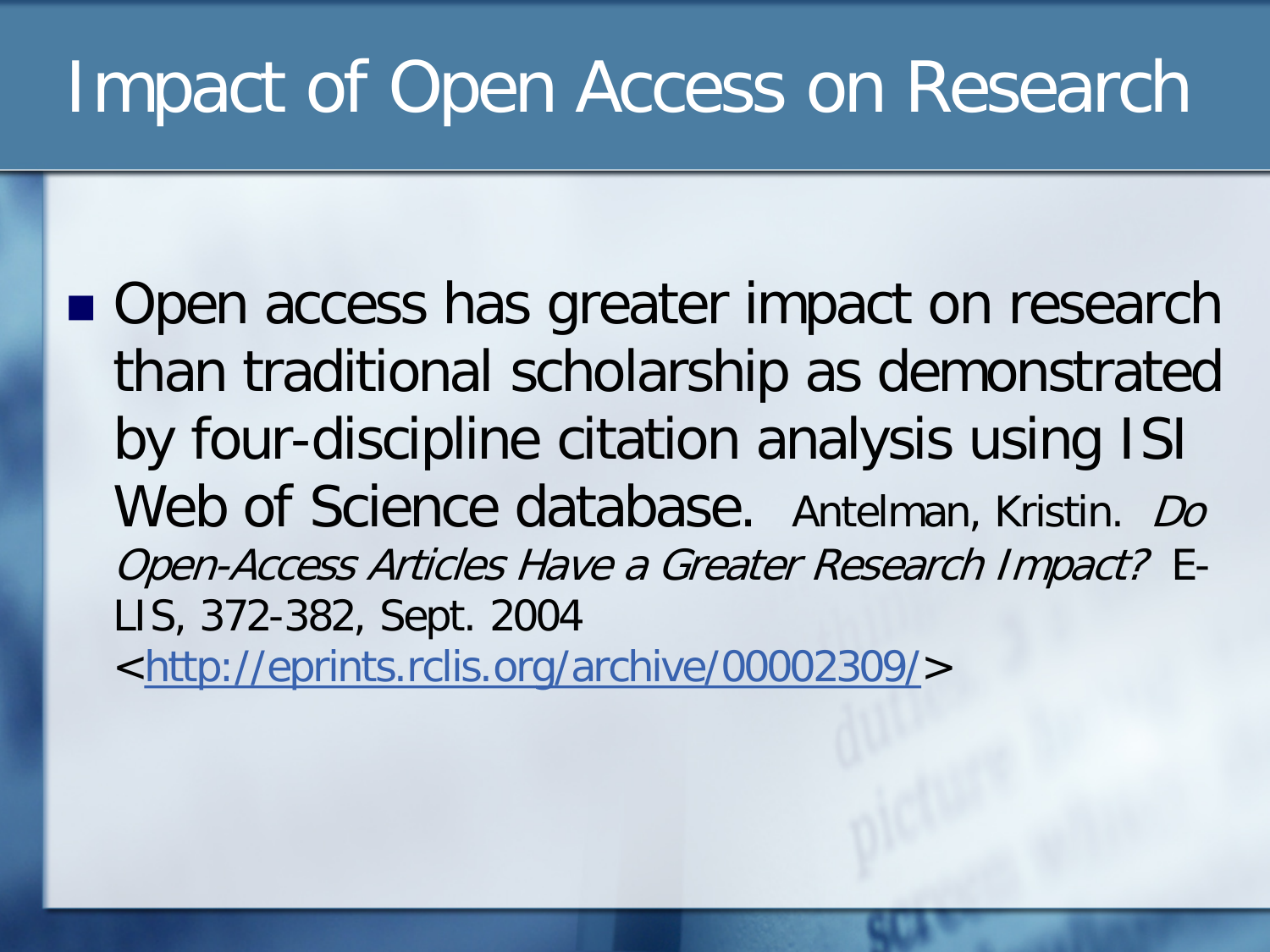- Legal community somewhat late to the table (with notable exceptions—Harvard, Cornell, Duke)
- Decentralized, law school-subsidized publishing model not subject to same inflationary pressures
	- 2003 average price for non-commercial law journal \$34.04\*
	- 2003 average price for commercial law journal \$215\*

\* AALL Price Index for Legal Publications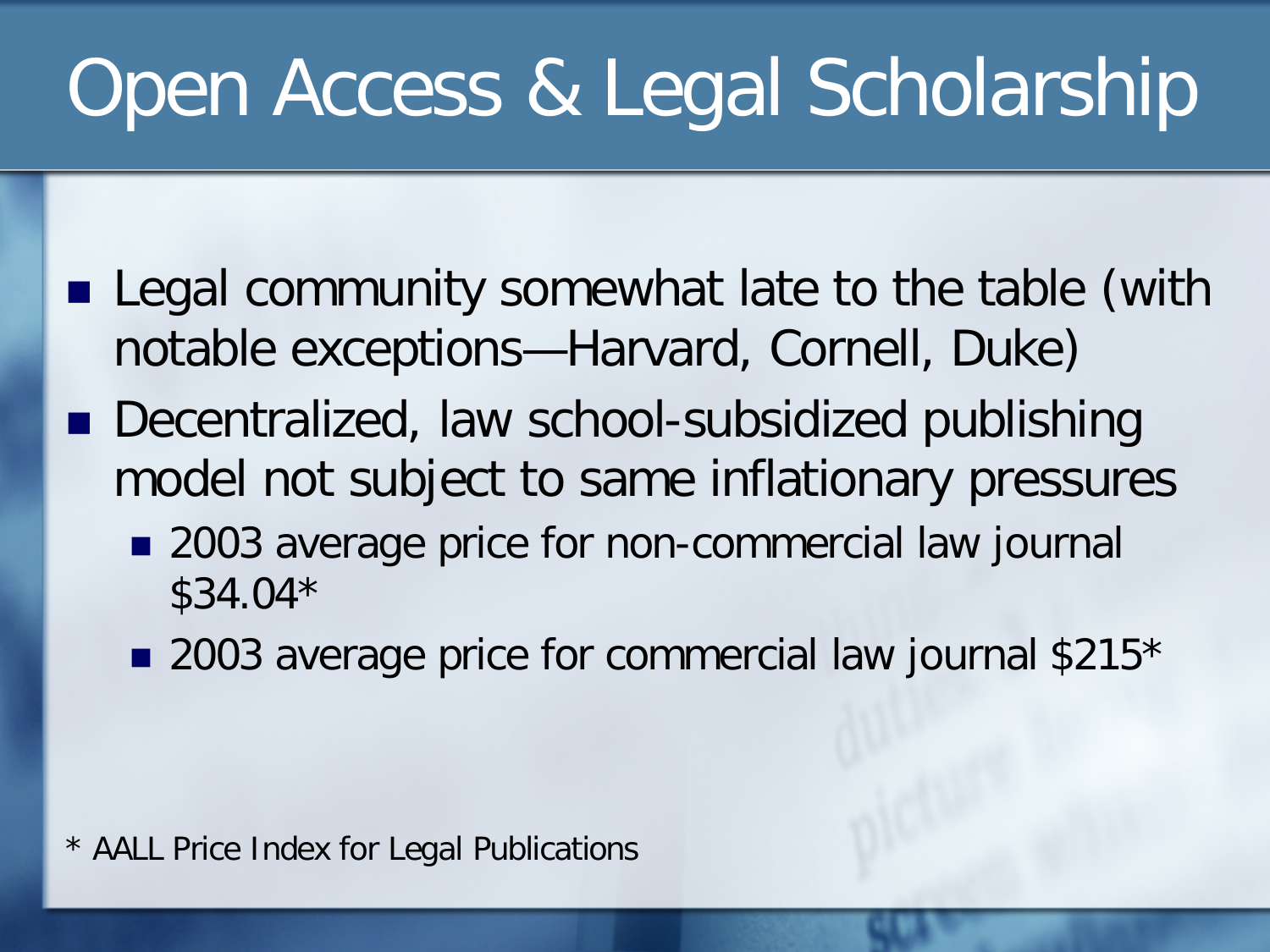- Growing awareness of issues
	- Creative Commons' Open Access Law Project, June '05
		- <http://science.creativecommons.org/literature/oalaw>
	- Dan Hunter blog on open access & law reviews, Apr. '05
		- <http://www.openaccesslaw.org/>
	- AALL Task Force report on Open Access, Apr. '05
		- [http://www.aallnet.org/products/pub\\_sp0504/pub\\_sp0504\\_MB.](http://www.aallnet.org/products/pub_sp0504/pub_sp0504_MB.pdf) [pdf](http://www.aallnet.org/products/pub_sp0504/pub_sp0504_MB.pdf)
	- AALS meeting discussion, Jan. '05
	- Hunter, Dan publishes *Walled Gardens*, SSRN, Dec. '04
		- [http://papers.ssrn.com/sol3/papers.cfm?abstract\\_id=635141](http://papers.ssrn.com/sol3/papers.cfm?abstract_id=635141)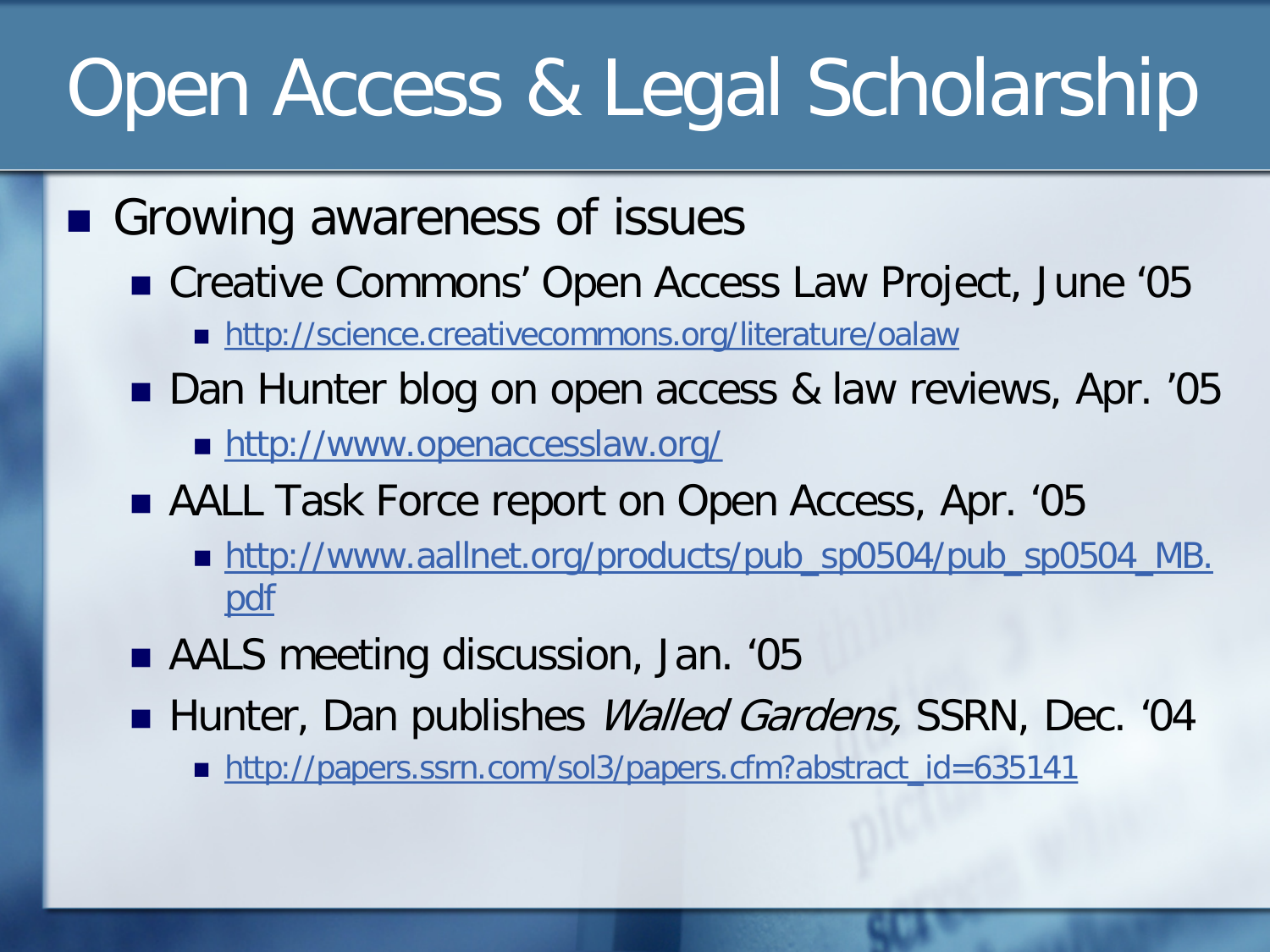- Growing awareness that journal publication agreements might erode author rights, especially pre- and post-print rights, or grant publishers rights that were never intended?
- **[Amazon.com,](http://amazon.com/) in agreement with Thomson Gale** Publishing, now selling full text law review articles for \$5.95
	- **Probably under Gale's LegalTrac license**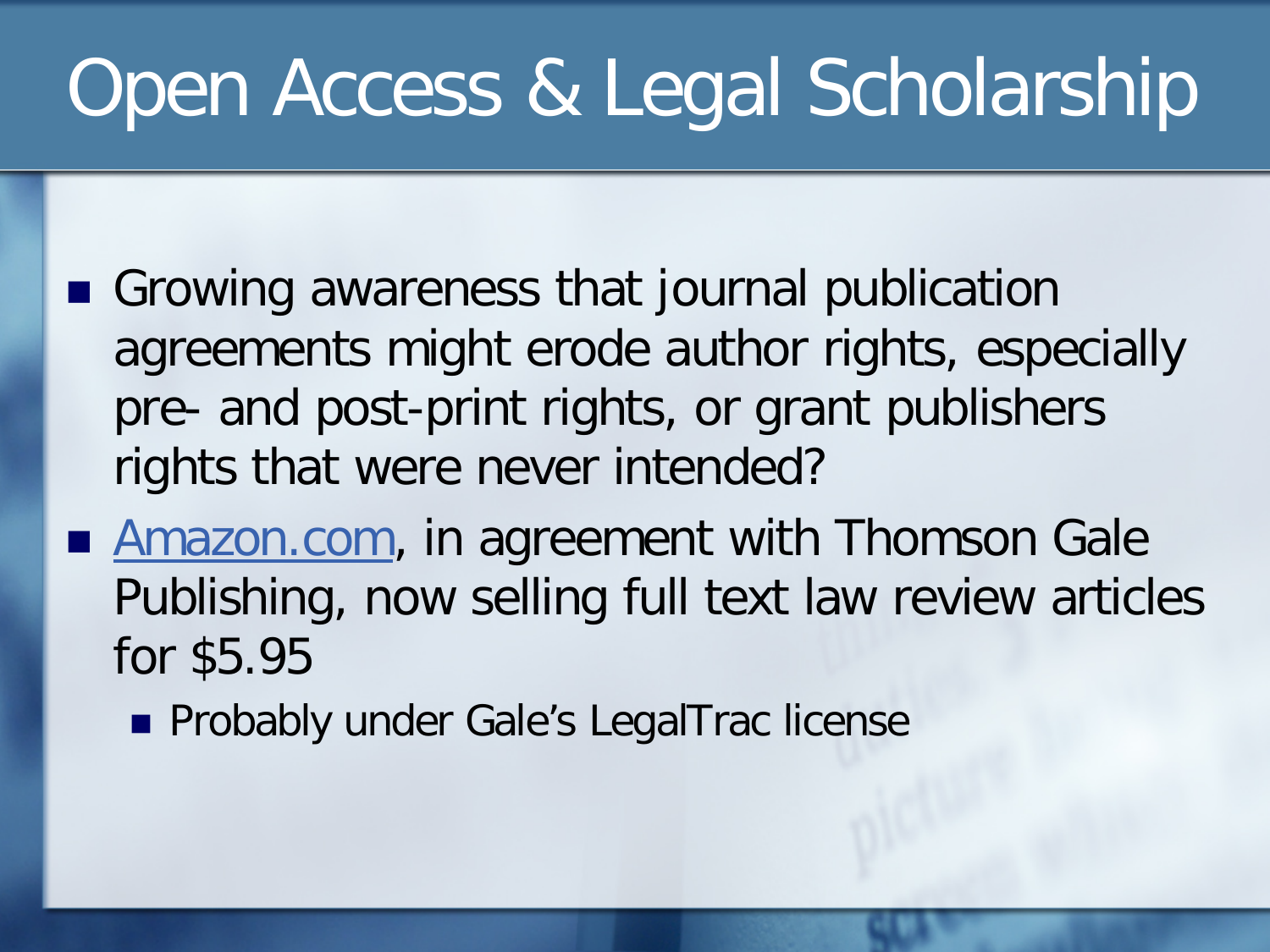**Resources to help with author agreements** and law review policy formulation

■ SPARC

■ <http://www.arl.org/sparc/author/addendum.html>

**AALS** 

■ <http://www.aals.org/98-24.html>

■ Creative Commons' Open Access Law Project

<http://science.creativecommons.org/literature/oalaw>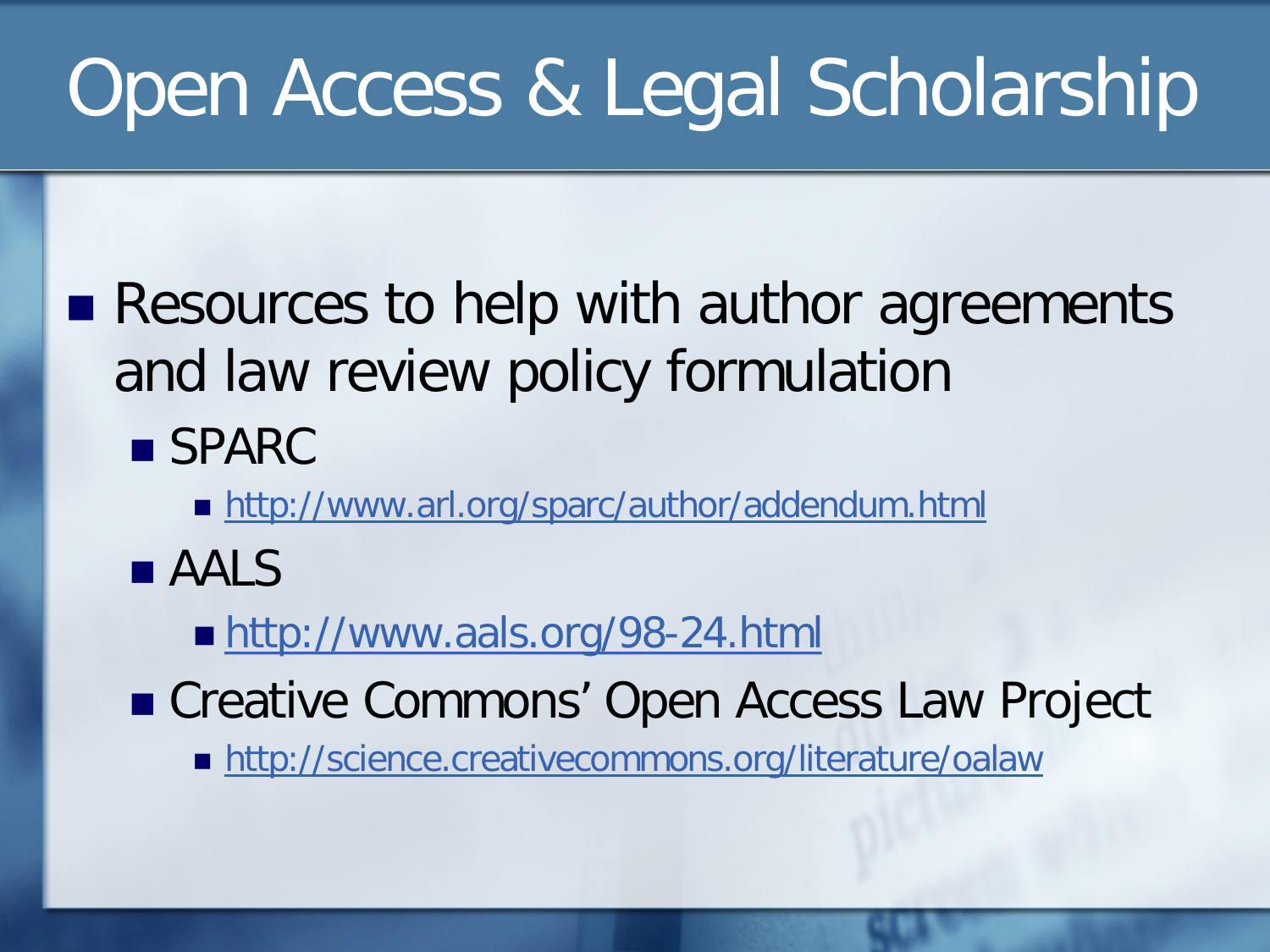# Institutional Repositories

- **Part if the infrastructure of the Open Access** movement
- **Repository of an institution's scholarship** 
	- Archive, preserve, index & distribute
	- Not merely faculty eprints, but student work, course materials, data collected by faculty during the course of their work, other "gray literature"
- Facilitate use and reuse of materials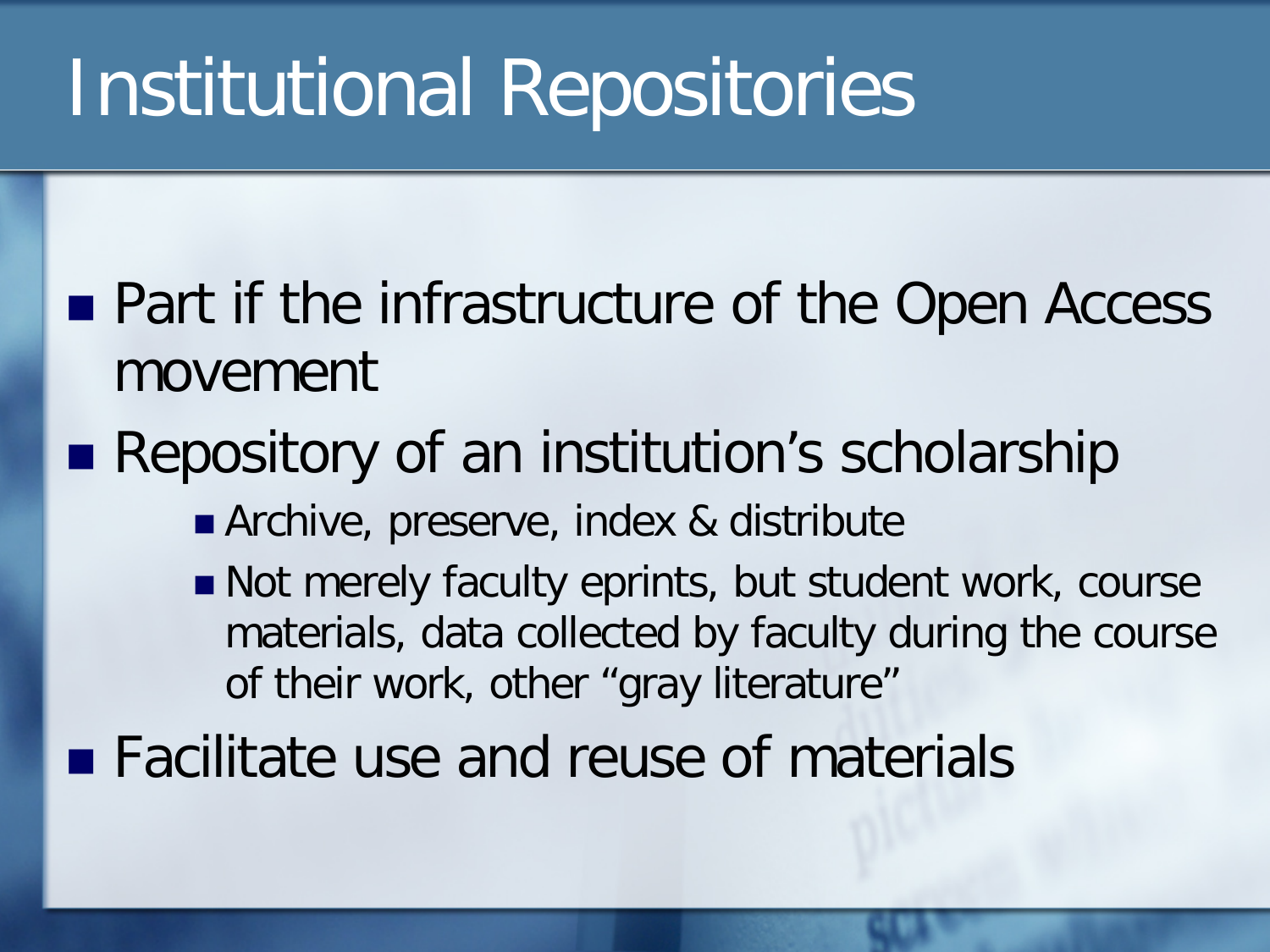# IR Options for Law Schools

## ■ Open Source IR Options

- **DSpace**
- **Eprints**

### **Proprietary IR Options**

- SSRN's Legal Scholarship Network
- **Berkeley Press' bepress.com**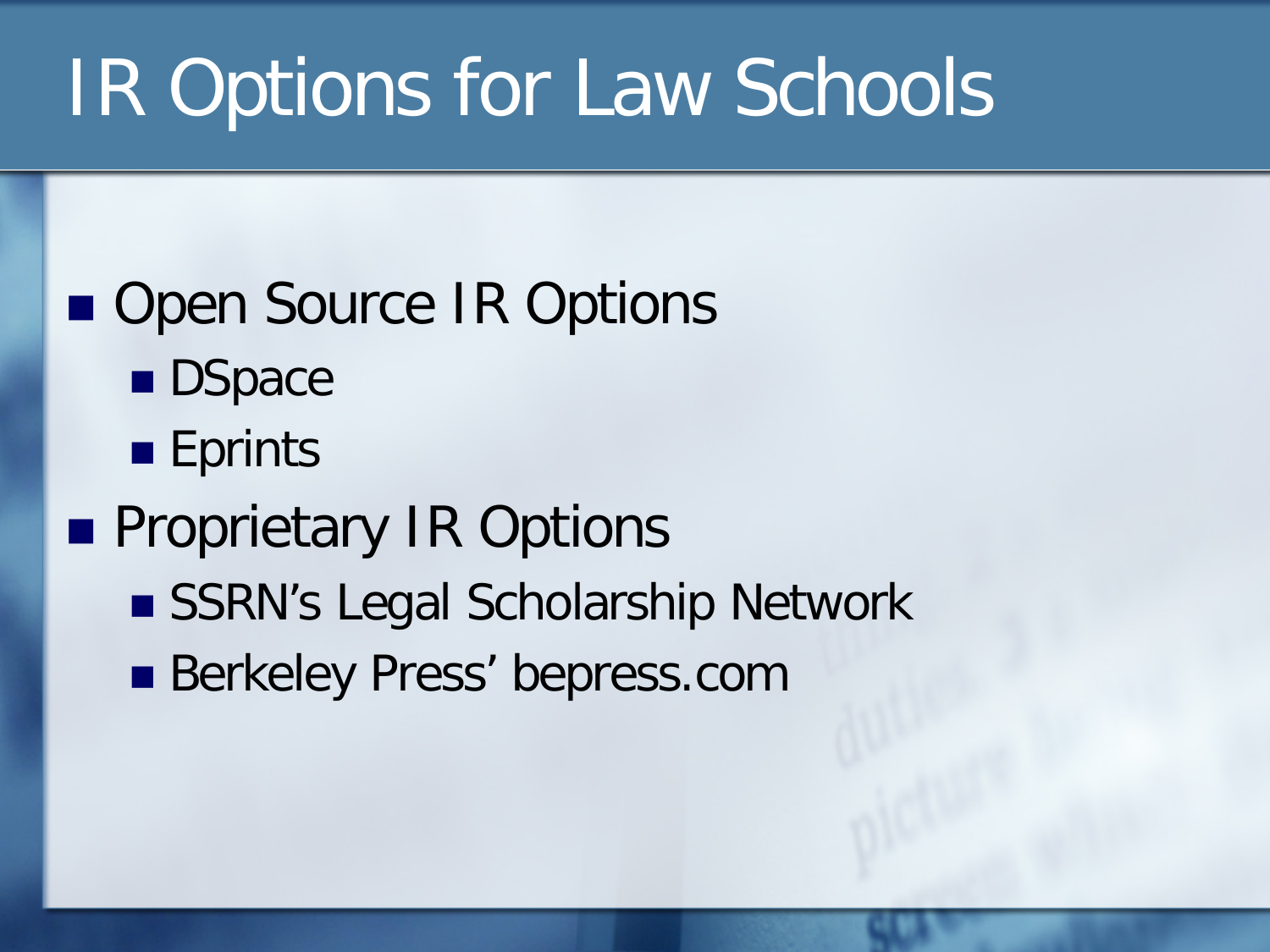

### **Eprints is another common open source** option

- **<http://www.eprints.org/>**
- Registry of IRs (both Eprints & DSpace)
	- <http://archives.eprints.org/>
- **Duke Law Faculty Repository** 
	- <http://eprints.law.duke.edu/>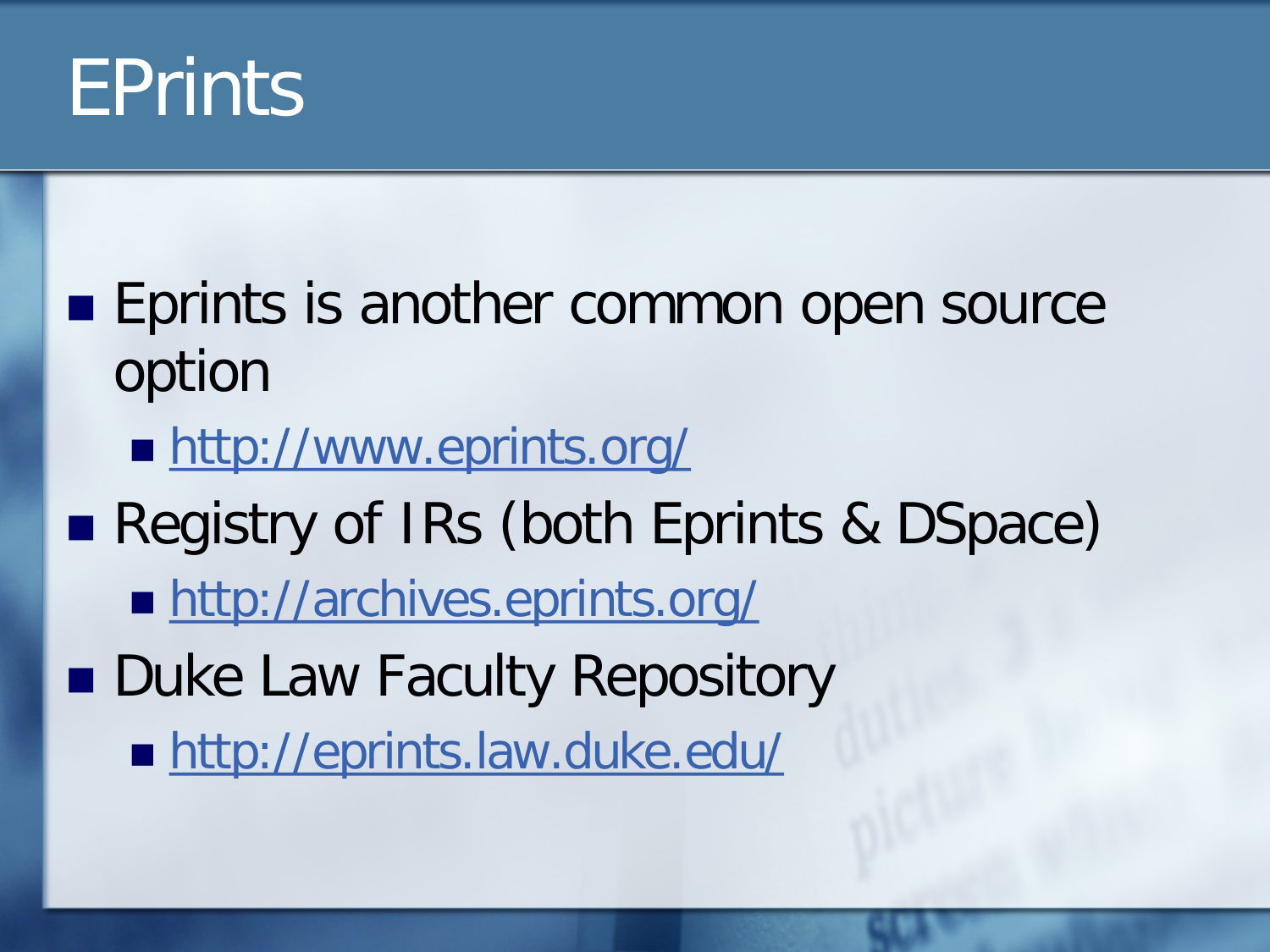# Proprietary IRs for Law Schools

### **Proprietary Options**

- SSRN's Legal Scholarship Network (LSN)
- **Berkeley Press (BePress)**

### ■ Value added by publishers make loading simple for novice

- Automatically converts word processed files to secured PDFs
- **Format limitations exist** 
	- Basically archives only word processed files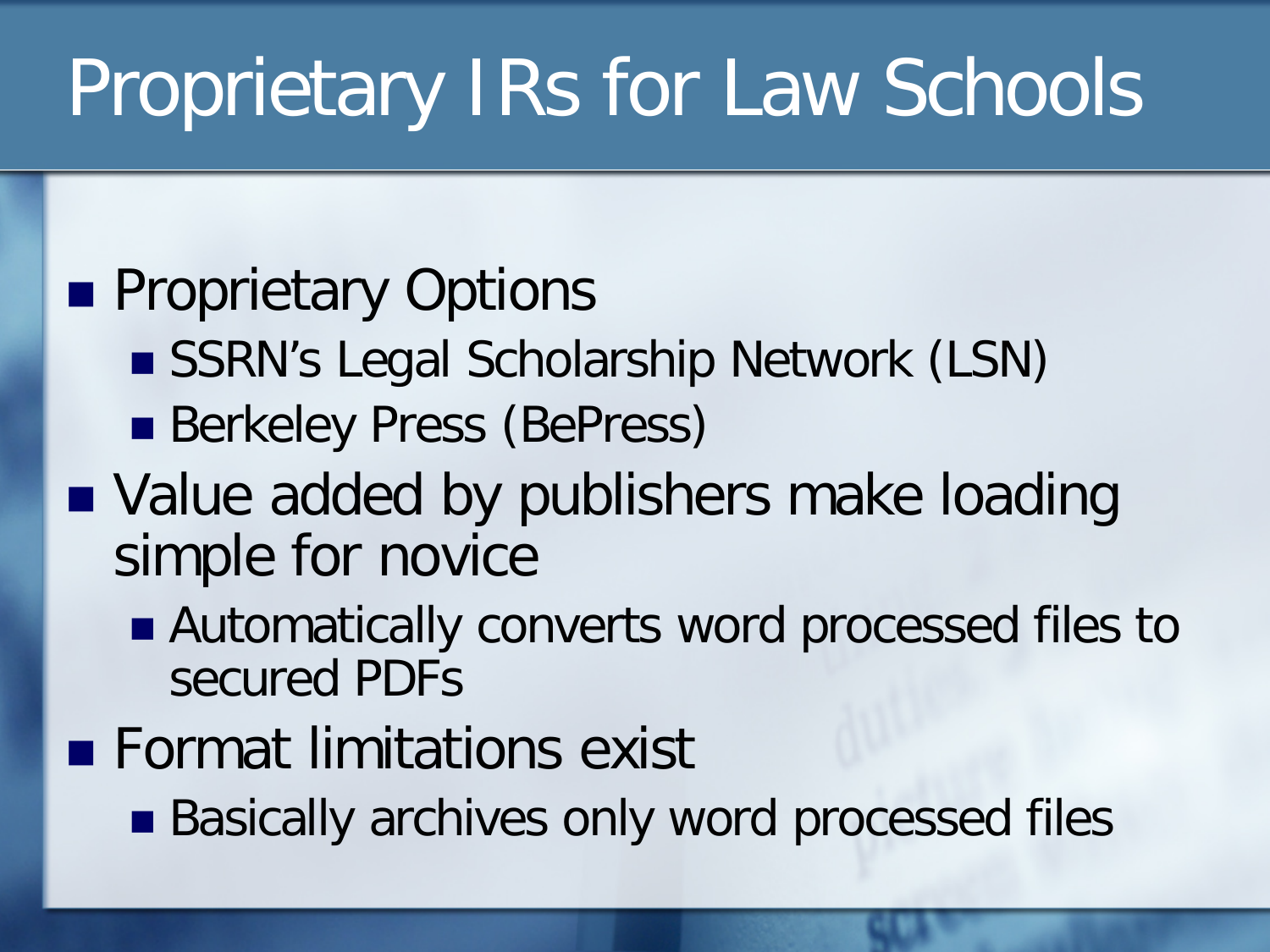# LSN

### ■ <http://www.ssrn.com/lsn/>

- Open access archive of subject-based journals
	- Faculty at institutions with site licenses are free to submit pre- and post-prints as publication agreements permit (UNMSOL has site license)
- **Fee-based institutional sponsorship** 
	- **Means to create an open access archive for** subscribing institutions
- Indexed by Google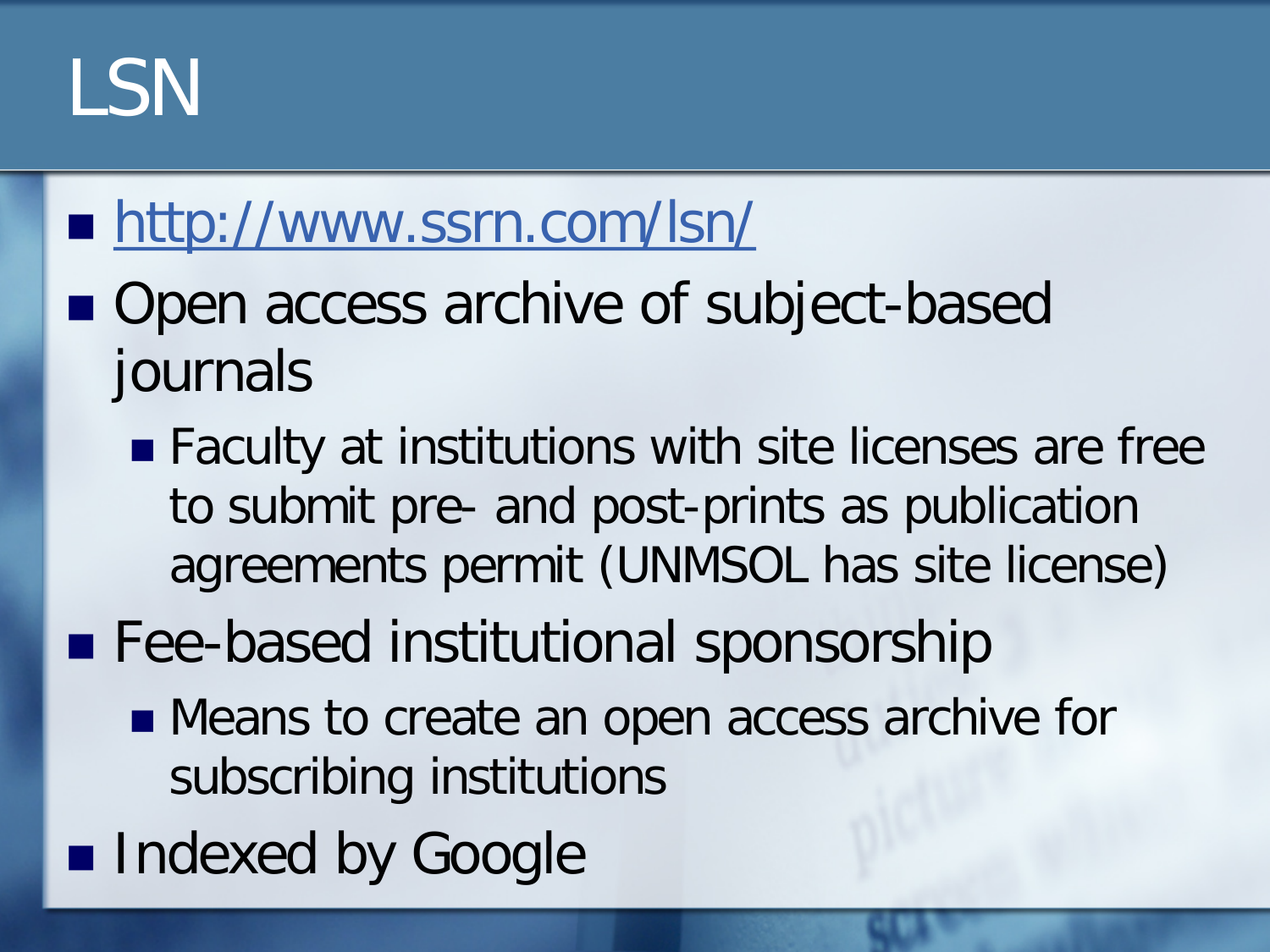### BePress

### **I** [law.bepress.com/repository/](http://law.bepress.com/repository/)

- Open access archive of subject-based and peer-reviewed journals
	- **Indexed by CILP subject headings**
- **Fee-based institutional sponsorship** 
	- **Means to create an open access archive for** subscribing institutions
- **Indexed by Google**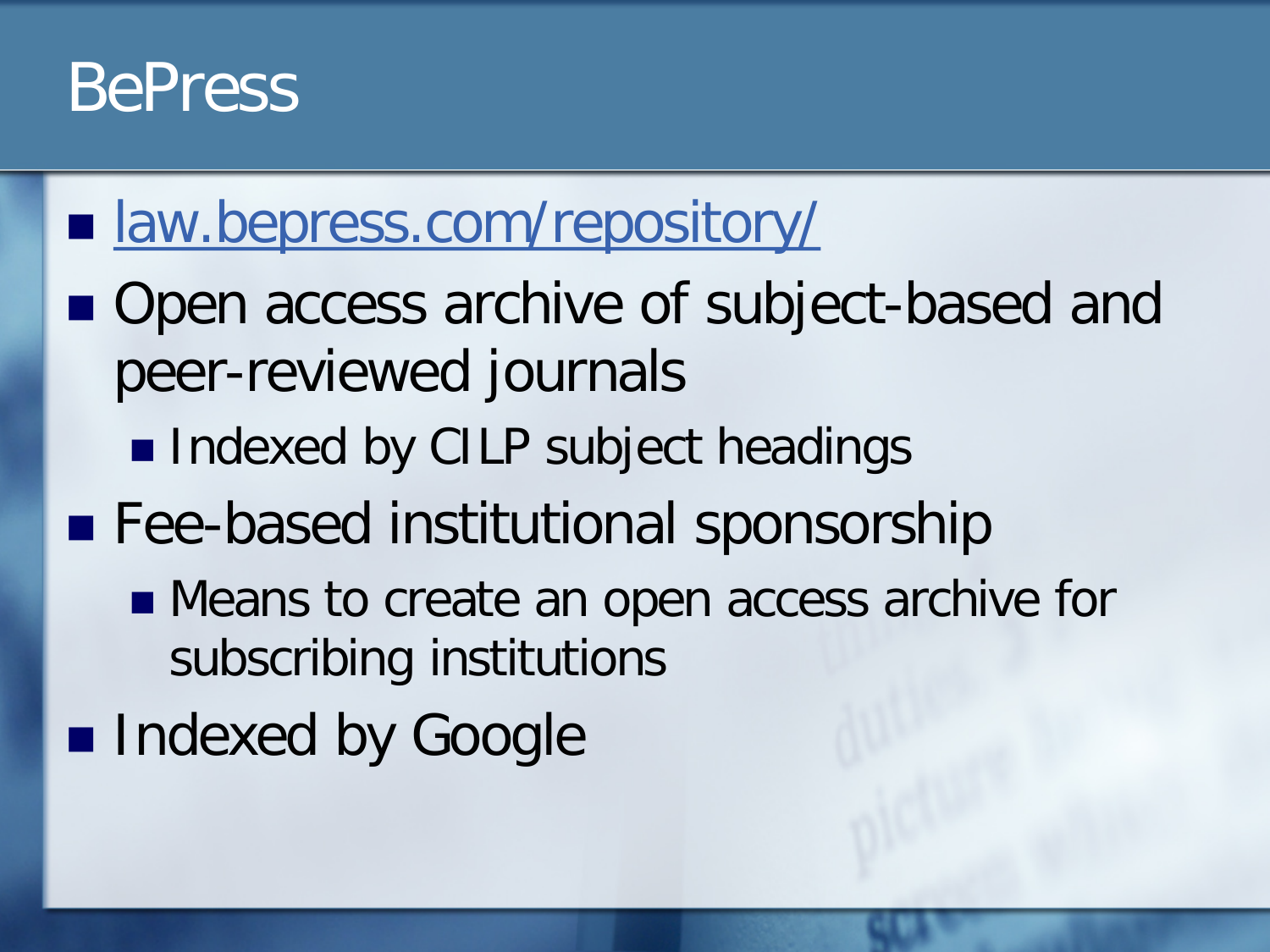# BePress IR Software

- BePress also licenses its IR and peer-review journal software
- **Repositories using BePress software** 
	- **University of California** 
		- <http://repositories.cdlib.org/escholarship/>
	- **NELLCO** repositories
		- **[http://lsr.nellco.org](http://lsr.nellco.org/)**
	- Digital Commons repositories
		- <http://www.umi.com/proquest/digitalcommons/>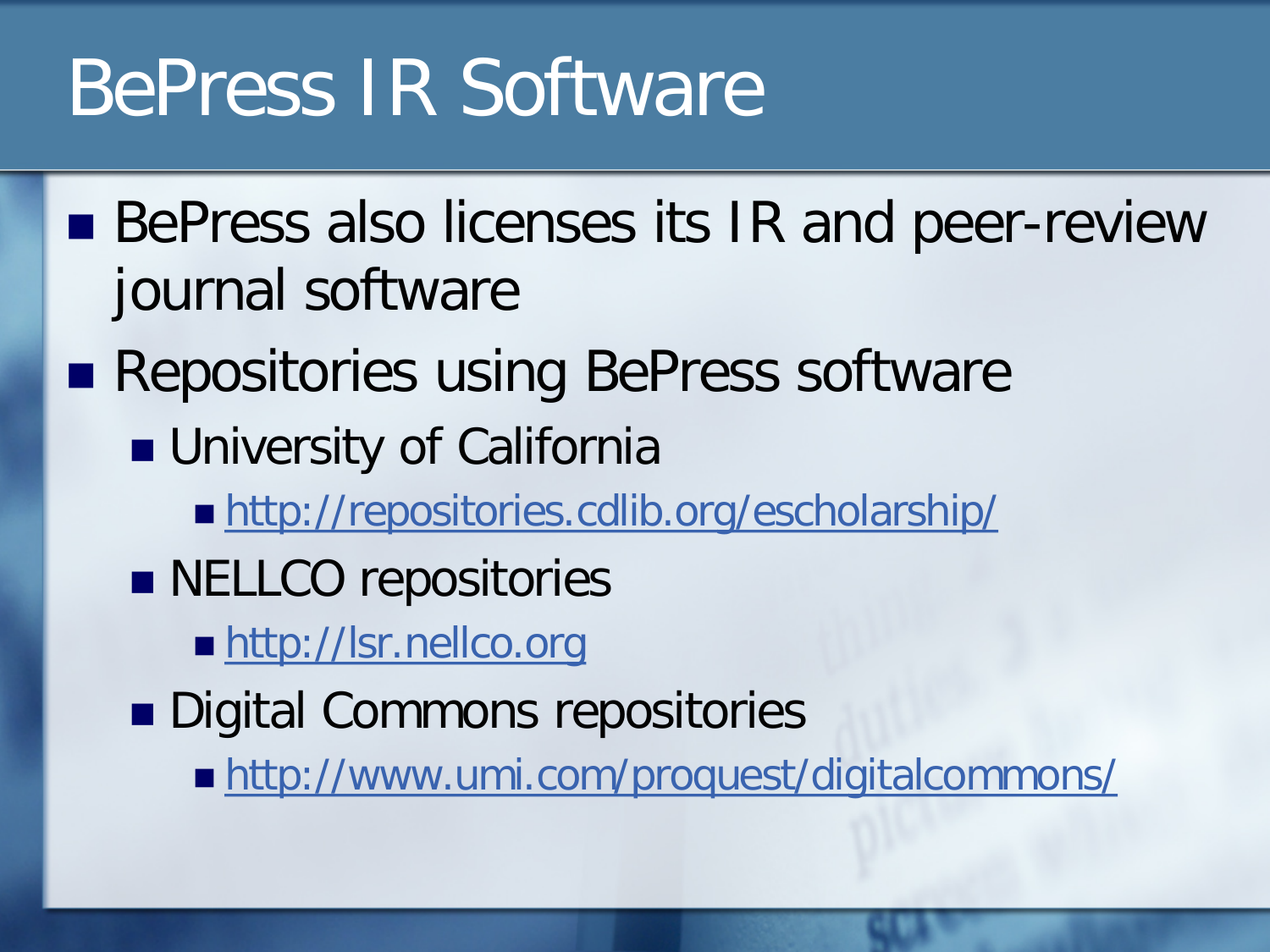# Current Landscape

- **Nany versions of IRs now in play**
- **Narious surveys indicate small but growing** awareness about open access options
- Growing awareness that open access results in greater readership and impact for work deposited in open access archives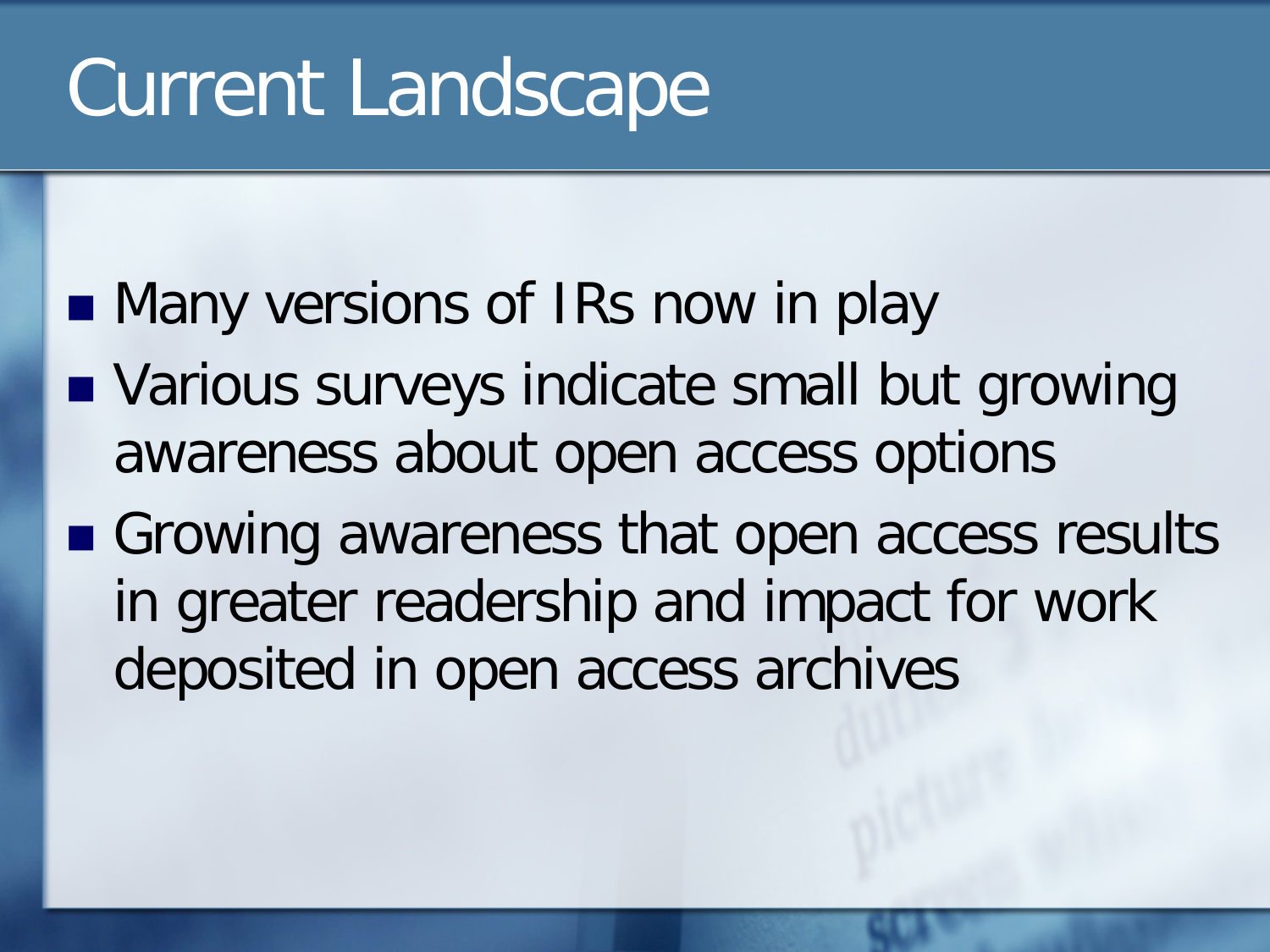# Implications for Legal Scholarship

- IRs make it feasible for true open access to legal scholarly communication
- Open Access to scholarship is consistent with legal community culture and tradition
- **Peer review of works in progress may be** more feasible online than with print
- What will be impact on print law reviews as we know them today?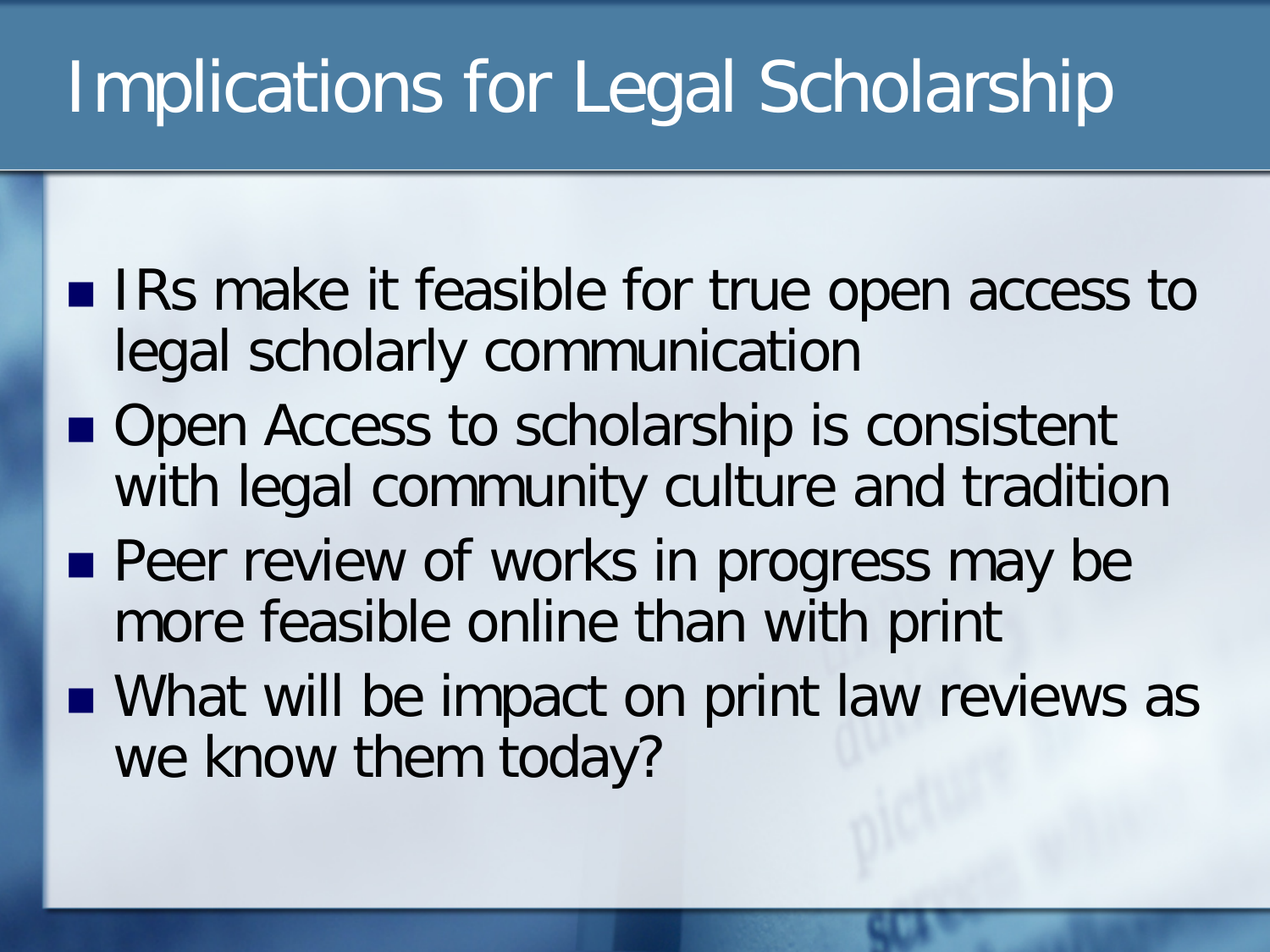# Implications for UNMSOL

- Open Access Law Program (Hunter, Lessig, et al.) wrote to all law reviews this summer to encourage them to adopt an open access archiving policy
	- Open access archiving permits post-print archiving of articles traditionally published
	- Least restrictive licensing possible, e.g., Creative Common's Model Agreement
- **Should UNM's law journals go on record as** supporting adopting such a policy
- Should UNMSOL recommend a specific model license for faculty to use in publishing negotiations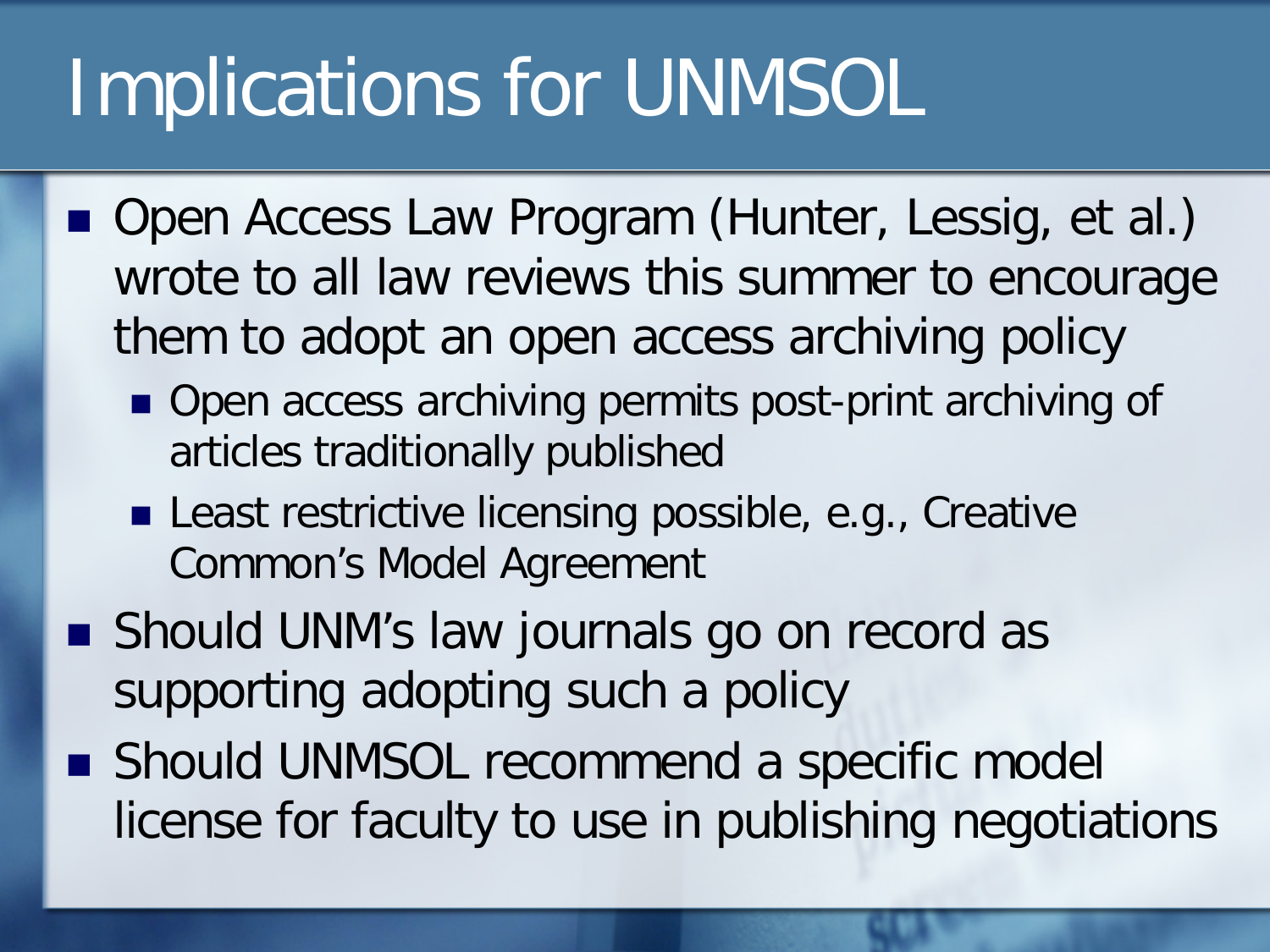# Implications for Legal Scholarship

■ Could use of proprietary IRs lead to legal scholarship becoming concentrated in a small number of commercial publishers (LSN, BePress and their online journal partners) at a time when other disciplines are moving toward decentralization?